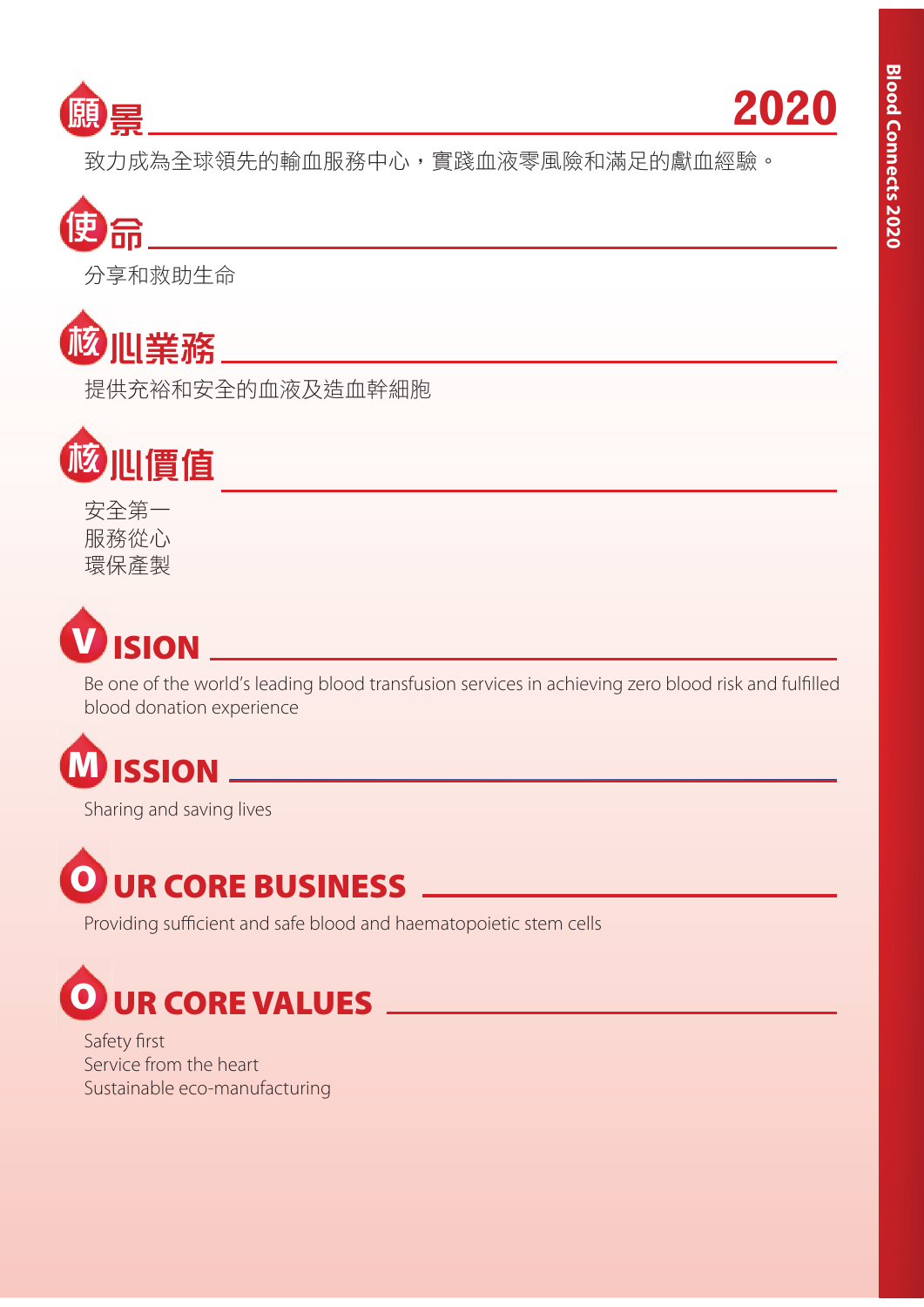## □政及醫務總監報告 *Chief Executive & Medical Director's Report*

憑藉多年來對捐血拯救生命的堅持,捐血者們為無數的病友及其家人帶來希望與祝福。我謹代表香港 糽十字會輸血服務中心(中心) 向各熱心捐血人十致以衷心的感謝。本年度捐血累積次數達25次或其倍 數的人士達3,517人,創歷年新高。您們對捐血的熱忱為香港穩定的血液供應發揮著重大貢獻。

**2020**

作為本港唯一負責收集血液和造血幹細胞,並供應予全港醫院的公共機構,六十八年來,中心一直堅 守無儅及白願捐贈的原則,致力推動市民熱心捐血及骨髓捐贈。在2019年,中心共獲146.200名熱心市 民慷慨捐出227,334袋血液,製成了470,154單位的血製品作臨床輸血治療之用。

在浩血幹細胞的捐贈服務方面,中心繼續致力為有需要接受骨髓移植的病人尋找合滴的骨髓。截至去 年年底,本港已有逾138,000人登記成為志願骨髓捐贈者,當中618位已作出捐贈;另外資料庫成功為 1,144位本地及海外的病人尋獲合適的造血幹細胞作移植治療。

回顧過去一年,中心的工作重點可分為:

#### (一) 鞏固安全的血液供應以拯救生命

受社會事件及最近新型冠狀病毒病疫情影響,血液收集暈大幅下跌。幸獲市民積極回應中心呼 籲,血庫得以滴時補充。面對疫情,中心遵行嚴謹防禦措施,市民進入捐血站需佩帶口罩,並先 暈體温及消毒雙手,站內設施亦加強消毒清潔。中心又鼓勵市民預約捐血以減少等候時間及避免 人群聚集。中心將繼續與相關部門緊密聯絡,適時審視及衡暈風險,保障血液及捐血者的安全。

同時,在保障香港享有可持續發展的血液供應方面,中心更致力與醫院管理局及各醫療專業機構 及組織合作,繼續推廣及開展「病人血液管理」的相關工作。

### (二) 加強拓展社區網絡

在拓展社區網絡及公眾教育上,中心與政府部門保持積極合作。同時透過「給血聯盟」獎勵計 劃,與商界企業、社區團體、大型商場、屋苑和大專院校,涌過流動捐血活動,建立更緊密的聯 繫。去年中心共籌劃了逾1,200次流動捐血活動,成功收集40,000多袋血液。

由國際獅子總會中國港澳303區慷慨捐贈的全新流動捐血車於去年四月正式投入服務後,令中心 的捐血服務更能靈活穿楼全港各區,擴展血液收集網絡。而其另一使命是向年青一代推廣捐血救 人的信息,所以捐血車更率先於去年10月及11月分別到訪香港理工大學及香港科技大學,未來更 會陸續到訪其他大專院校及中學校園。隨著新捐血車的使用,去年中心新增了31個停泊點,成功 收集到超過6,400袋血液。

#### (三) 提升捐血教育及意識

為鼓勵更多年青人加入捐而行列,中心積極與教育局、不同辦學團體、校長會及各大專院校學系 合作,把捐血救人相關議題融入課程學習中,推動學生對捐血的認知和實踐。如在學界捐血活動 中加入「捐血體驗團,環節,鼓勵學生在當天實地了解整個捐血過程,釋除一切對捐血的疑慮及 謬誤。另外,又與教育局於去年10月合辦捐血主題的通識教育講座,讓一眾通識科老師討論及分 享相關教材套供教學之用。

### (四) 總部新面貌及優化捐血體驗

京十柏總部旛律丁程的新翼大樓於去年落成後,化驗室各部門已全面運作,而原有總部大樓的翻 新工程亦正全速進行,預計新面貌的總部將於2021年重開。

未來日子,中心將繼續積極透過不同科技,強化電子預約服務及實時輪候服務等系統,務求提升 捐血體驗,優化服務質素。

最後,我衷心感激一班上下齊心、充滿動力的團隊,每天同心一起堅守機構捐血救人的使命。中心亦 感激各界友好協力支持,坐言起行,積極參與捐血活動,並提供適切的配套與支援。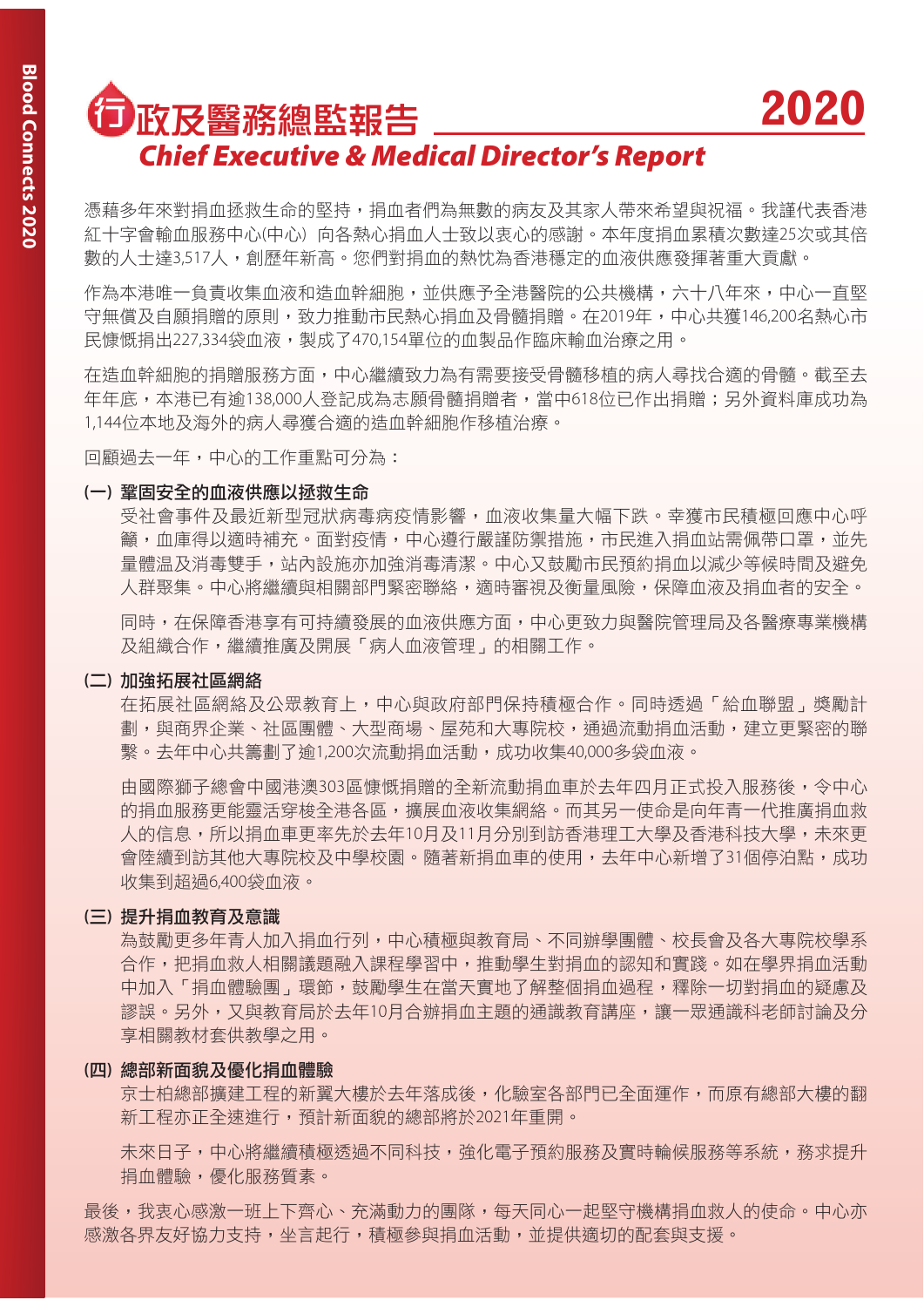**2020**

# □政及醫務總監報告 *Chief Executive & Medical Director's Report*

On behalf of the Hong Kong Red Cross Blood Transfusion Service (BTS), I would like to extend my heartfelt gratitude for your unfailing support to our life-saving mission throughout the years. Your generous acts have brought hopes and blessings to many patients and their families. In 2019, a total of 3,517 donors gave blood 25 times or in its multiples, which hits the BTS record. Your enthusiasm and perseverance to blood donation has contributed to a sustainable and stable blood supply to our city.

As the only public institution in Hong Kong responsible for collecting blood and haematopoietic stem cells and supplying them to local hospitals, the BTS faithfully adheres to the principle of voluntary, non-remunerated donation and has taken great strides over the past 68 years in encouraging more people to give blood and haematopoietic stem cells. Last year, 227,334 units of blood were collected from 146,200 donors and they were processed into 470,154 units of blood products for clinical treatment.

Helping patients search for unrelated haematopoietic stem cells for transplantation is another core mission of the BTS. As at the end of 2019, more than 138,000 people in Hong Kong have registered for voluntary bone marrow donation, and 618 of them have already given their bone marrow to patients. In addition, the Hong Kong Bone Marrow Donor Registry has successfully conducted searches and found matched haematopoietic stem cells for transplantation for 1,144 local and overseas patients.

The key areas of focus for the BTS in 2019 were summarized as follows:

### **(1) Secure a Sustainable Safe Blood Supply to Save Lives**

 Amid the impact of social events followed by the recent COVID-19 pandemic, number of blood donation registrations has been affected significantly. The BTS was blessed and truly grateful for the public's response to its blood donation appeals to help the patients in need. The BTS had been exercising stringent measures to safeguard blood supply, safety and infection control. All donation venues are thoroughly disinfected, and donors are required to put on mask, check temperature and sanitize their hands before entering the donation area. The BTS also implements social distancing through scheduling donation time slots for donors. The BTS will remain vigilant and work closely with relevant departments to monitor the latest development, and to timely review related measures cautiously and mitigate any potential risk to blood safety.

 The BTS is also actively working diligently with the Hospital Authority and other medical professions towards a sustainable blood supply through initiatives on Patient Blood Management.

### **(2) Tighter Bonds for Community Outreach**

 The BTS maintains close collaborations with Government bureaus and departments to render support from community-wide facilitation for blood donation outreach to public education and awareness. At the same time, the 'Give Blood Alliance' Award Program continues to foster closer ties and co-operation with corporates, community groups, shopping malls, residential estates, and tertiary institutions via mobile blood drives. In 2019, over 1,200 blood drives were held and received some 40,000 units of blood donation.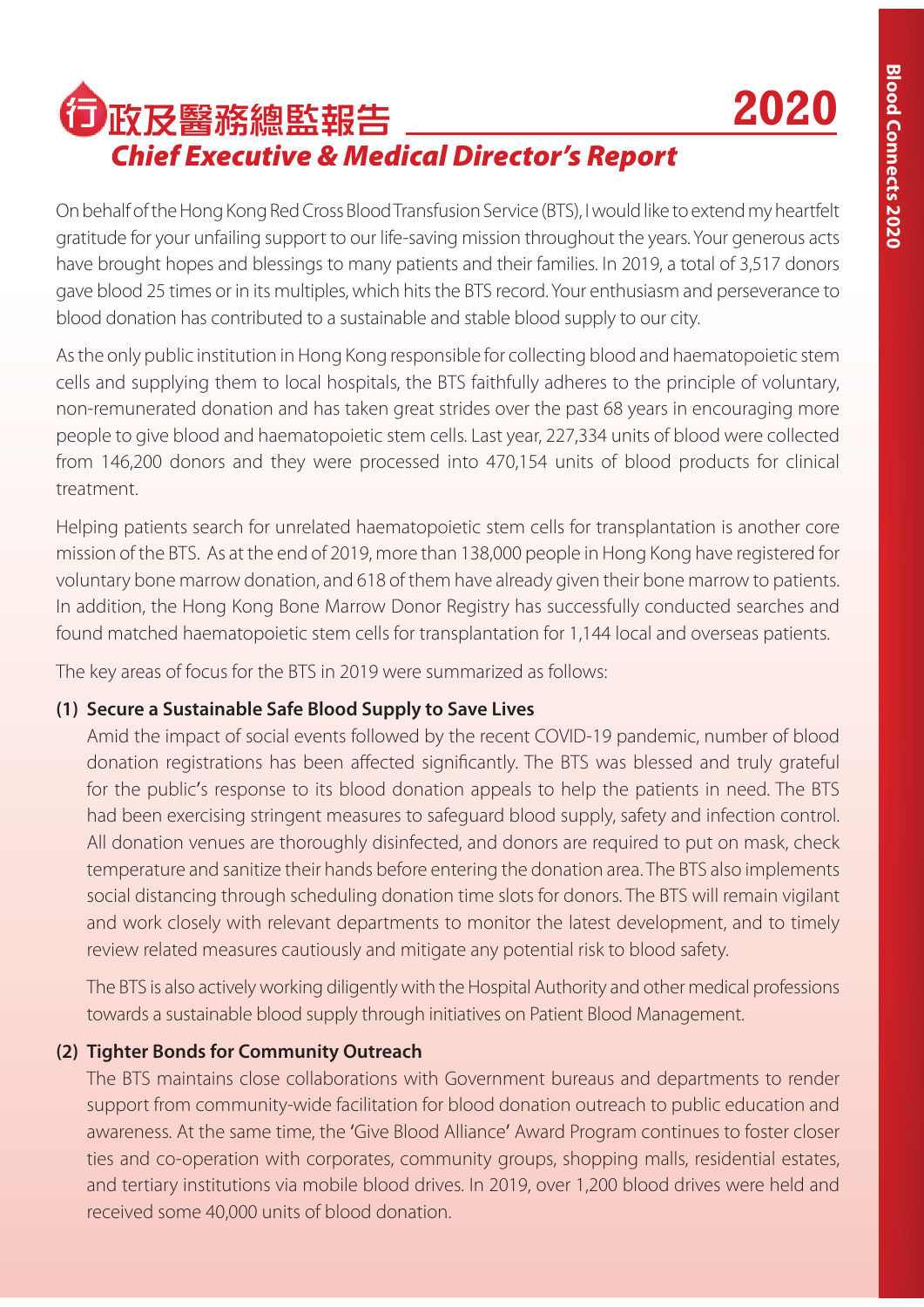The new blood donation vehicle, which was generously donated by the Lions Clubs International District 303, Hong Kong & Macao, China, launched officially in April 2019. It enables the BTS much greater flexibility to recruit donors in the community with its mission also aiming at reaching out to the young generation for raising blood donation awareness. It has also debuted at the Hong Kong Polytechnic University in October 2019 and the Hong Kong University of Science and Technology in November 2019, and set sail to visit more tertiary institutions and secondary schools for young and new donor recruitment. Through the new vehicle, the BTS has been able to regularly visit 31 new sites and collected over 6,400 units of blood last year.

### **(3) Enhance Youth's Awareness**

 As the future of our blood supply depends upon the young people becoming donors, the BTS actively communicates with Education Bureau, various education groups, school principal groups, as well as various faculties of universities to develop suitable education campaigns to influence the young generation. Interactive elements such as the Blood Donation Experience Tour are conducted during school blood drives where students are not only given demonstration on blood donation procedures, but also ease their worries and misunderstandings. At the same time, a blood donation seminar for Liberal Studies teachers jointly organized with Education Bureau was held successfully in Oct 2019 to facilitate teachers with blood donation education teaching pack.

### **(4) New Look of the BTS Headquarters and Improved Donation Experience**

 After the new annex at the BTS headquarters was completed in 2019 and the laboratory were in full operation, renovation works continue at the existing headquarters building. The fully redeveloped BTS headquarters is expected to be reopened in 2021.

 The BTS is also working towards enhancing donation experience by deploying new technologies to facilitate e-appointment, real-time queuing with more to come up in the years ahead.

I am truly overwhelmed by the diligence, energy and team spirit my colleagues demonstrate every day in contributing to our life-saving mission. I am sincerely grateful to the people of Hong Kong for the tremendous support and encouragement they give us.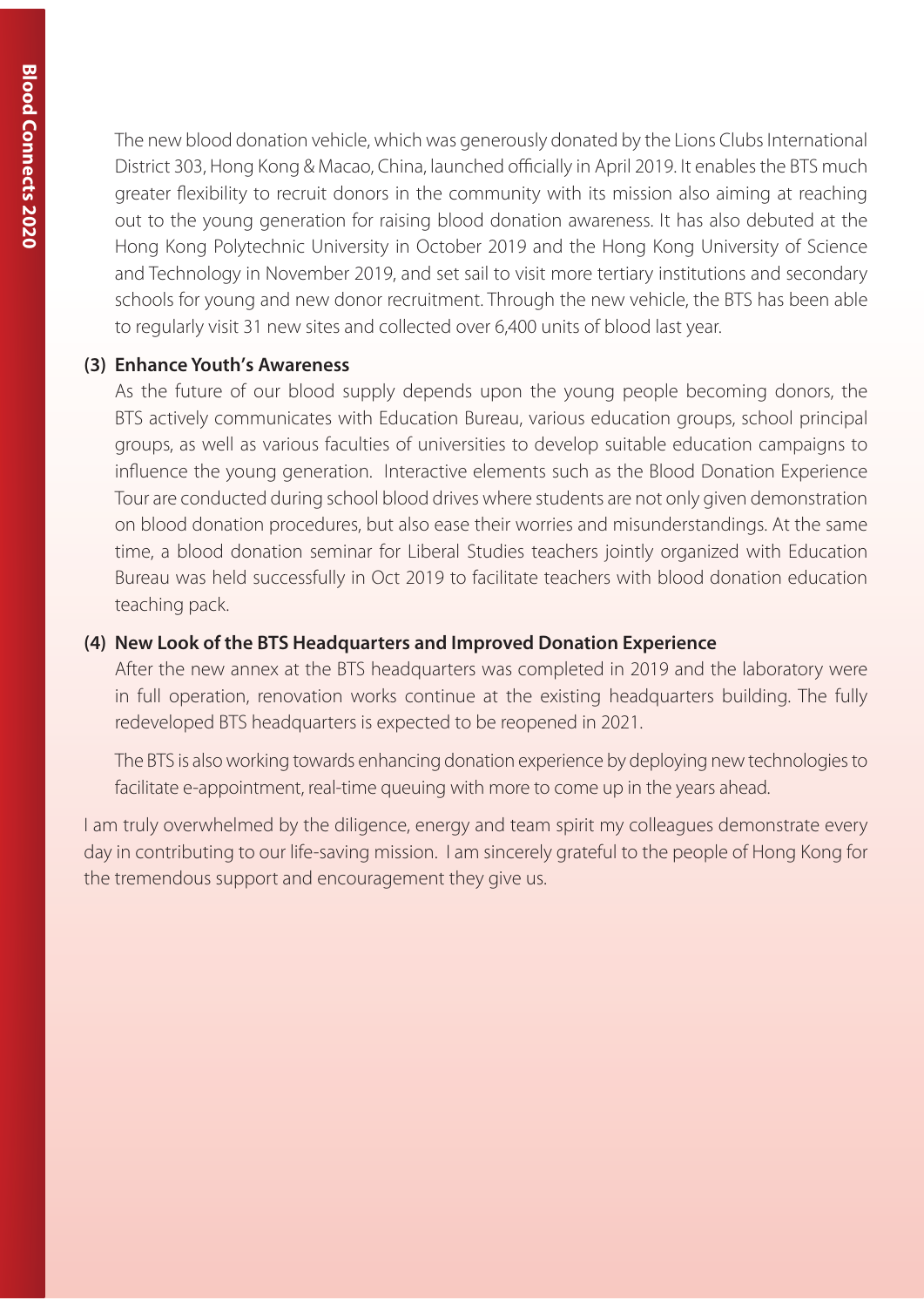

 $227,334$  單位血液

二零一零年至二零一九年收集血液數量比較圖 Total Blood Collection Data from 2010 to 2019



血液收集年度 Blood Collection Year

血型分佈 Blood Group Distribution

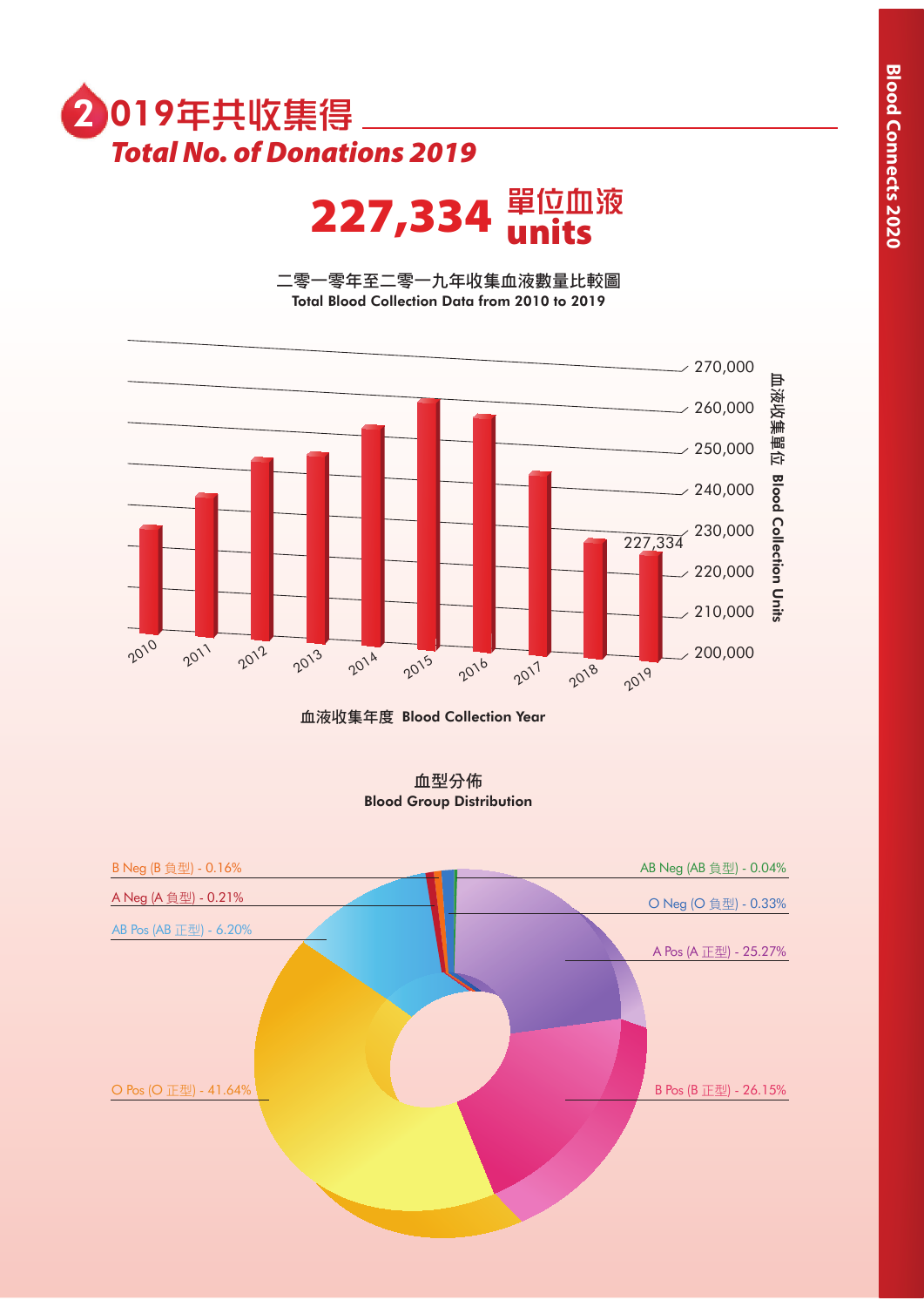## **「 賀過去一年內長期捐血者\_\_\_\_\_\_\_\_** *Congratulations to Multiple Times Donors in the Past Year* **2020**

- $\triangleright$  650  $\frac{\pi}{2}$ 李兆楠先生
- $\triangleright$  625  $\vec{x}$ 黃志堅先生  $\triangleright$  575  $\vec{x}$
- 何文龍先生  $\triangleright$  550  $\vec{x}$
- 梁億偉先生 廖金偉先生 邱健誠先生
- $\triangleright$  525  $\frac{\pi}{\text{times}}$ 陳志堅先生 葉永基先生 馬顯光先生 吳偉健先生
- $\triangleright$  500  $\vec{x}$ 陳偉成先生 蔡清輝先生 壟志偉先生 李擎天先生
- $\blacktriangleright$  475  $\vec{m}$ 何定康先生 潘素卿女士 薛錦源先生

 $\triangleright$  450  $\vec{a}$ 鄭志文先生 張國雄先生 覃業成先生 何志成先生 簡培宏先生 廖振康先生 莫志鑣先生 潘 舉先生 黃偉豪先生

 $\blacktriangleright$  425  $\frac{\pi}{2}$ 劉國洋先生 黃少明先生

- $\blacktriangleright$  400  $\vec{a}$ <sup> $\vec{x}$ </sup> 張劍倫先生 趙明德先生 李志強先生 羅景常先生  $\triangleright$  375  $\vec{x}$
- 張鑑韜先生 禤劍豪先生 李顯達先生 梁永軒先生 潘麗潔小姐
- $\blacktriangleright$  350  $\vec{x}$ 陳志聰先生 鄭漢傑先生 張凱琳女十 仇志恒先生 夏鎮龍先生 譚柱石先生 朴知任先生
- $\triangleright$  325  $\frac{\pi}{\text{times}}$ 陳競翔先生 張貴松先生 關少蓮女士 羅智良先生 梁炎森先生 黃幸福先生 黃德明先生 葉永恒先生
- $\blacktriangleright$  300  $\frac{\pi}{\text{times}}$ 莊錦榮先生 朱偉光先生 江育德先生 林智傑先生 劉彦麟先生

潘兆祥先生 黃俊偉先生

### $\triangleright$  275  $\vec{x}$ 鍾永成先生

黎啟明先生 劉永富先生 盧學良先生 蘇志堅先生 汪旭東先生 丘志財先生  $\triangleright$  250  $\vec{x}$ 陳國華先生 何景光先生 李鴻璋先生 李國佳先生

> 羅爵倫先生 温渾降先生 殷志安先生 楊明輝先生 余偉堅先生

- $\triangleright$  225  $\overline{m}$ 朱鎮洲先生 朱國基先生 夏志賢先生 葉偉官先生 林旭明先生 梁子恒先生 駱英偉先生 歐浩明先生 岑翠翎女十 蘇頌樑先生 陶振滿先生 曾憲輝先生 徐林汀先生
- $\blacktriangleright$  200  $\frac{\pi}{2}$

陳志峰先生 陳楚令先生 陳永強先生

鄭念慈先生 林錦達先生 李柏恒先生 梁文傑先生 李文明先生 李育方先生 潘廣新先生 成宛駿先生 蘇子均先生 謝國基先生  $\triangleright$  175  $\frac{\pi}{\text{times}}$ 歐陽載明先生 陳靜玉小姐 周卓堯先生 鄭智仁先生 鄭偉雄先生 程兆華先生 蔡誌恩先生 鍾向暉先生 許玉麟先生 關麗娟小姐 劉克能先生 羅三娣先生 李健平先生 李英賢先生 盧文鋭先生 羅鼎文先生 吳競濤先生 顏錦輝先生 顏樹志先生 鄧承啟先生 謝耀榮先生 黃健榮先生 黃國駿先生 黃華欽先生  $\triangleright$  150  $\vec{m}$ 

區 聰先生 陳錦昌先生 陳國豪先生 陳少棠先生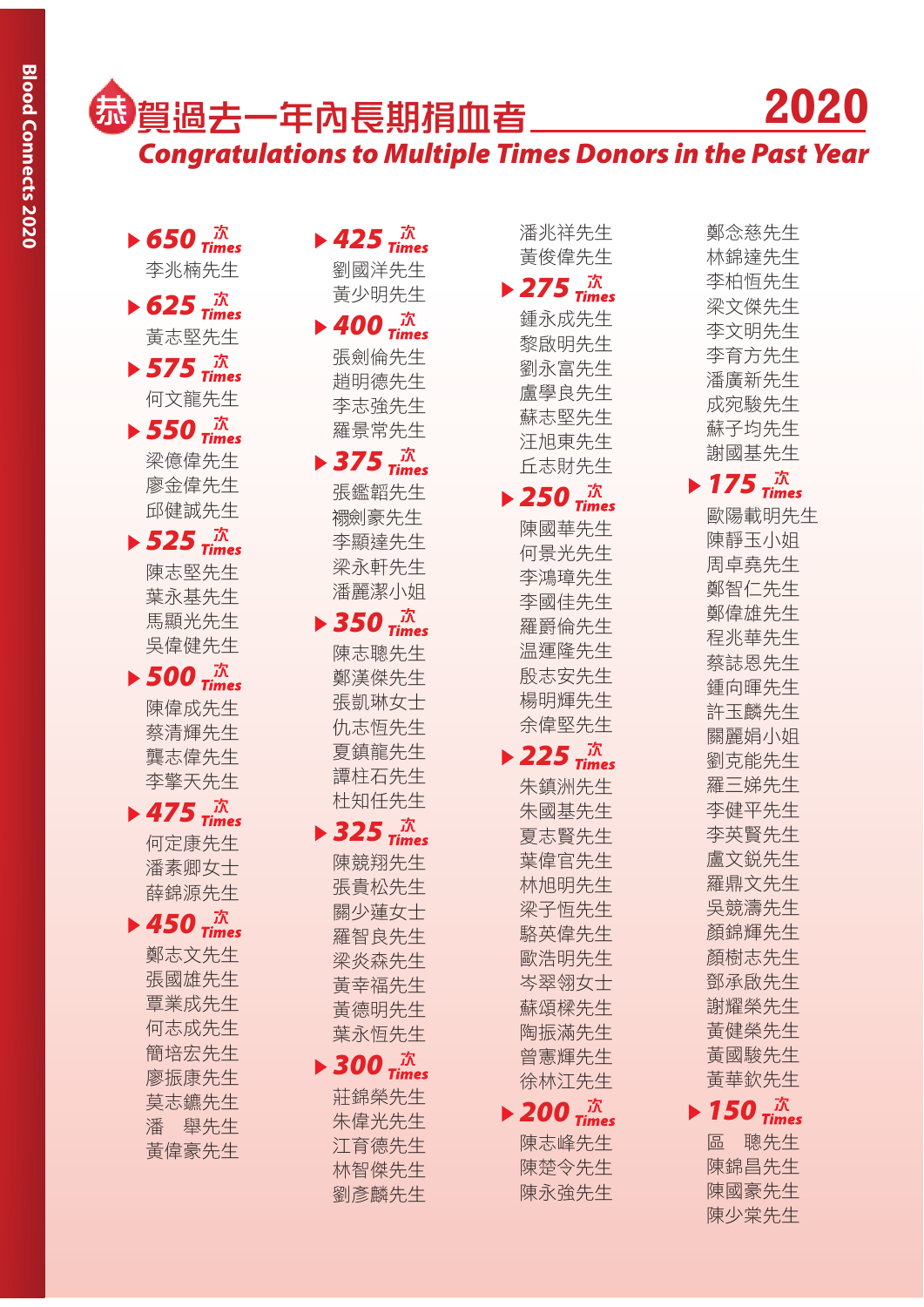| 鄭玉琼女士         | 莊福利先生    | 馬健華先生                                                   | 周麗珊女士 |
|---------------|----------|---------------------------------------------------------|-------|
| 周光達先生         | 周根華先生    | 麥永順先生                                                   | 鄭智斌先生 |
| 樊國強先生         | 周寶成先生    | 梅灝豐先生                                                   | 鄭仲良先生 |
| 葉志傑先生         | 蔡基智先生    | 吳錦灼先生                                                   | 鄭國光先生 |
| 顧宏發先生         | 秦漢釗先生    | 吳錦棠先生                                                   | 鄭培煇先生 |
| 關靜嫻女士         | 霍倫兆先生    | 伍健富先生                                                   | 鄭澍霆先生 |
| 黎天智先生         | 傅家明先生    | 吳宇媚女士                                                   | 鄭兆亮先生 |
| 藍輝權先生         | 何展冷先生    | 潘立群先生                                                   | 鄭育才先生 |
| 林文傑先生         | 何浩傑先生    | 孫湖跳先生                                                   | 鄭玉和先生 |
| 劉子健先生         | 何劍峰先生    | 譚浩文先生                                                   | 張恭彬先生 |
| 羅嘉希先生         | 何炳林先生    | 鄧兆安先生                                                   | 張志成先生 |
| 李大明先生         | 何偉業先生    | 鄧偉民先生                                                   | 張發耀先生 |
| 梁德光先生         | 許丹揚先生    | 杜浩然先生                                                   | 張好珍女士 |
| 李振國先生         | 簡志明先生    | 杜天朗先生                                                   | 張家誠先生 |
| 駱俊樺先生         | 高智靈女士    | 唐建強先生                                                   | 章秉雄先生 |
| 呂振強先生         | 關國強先生    | 謝志榮先生                                                   | 張紹明先生 |
| 彭念賢女士         | 郭偉明先生    | 謝永剛先生                                                   | 張詩嘉先生 |
| 蕭創業先生         | 鄺兆銘先生    | 徐 江先生                                                   | 張達文先生 |
| 司徒志良先生        | 賴國良先生    | 徐兆偉先生                                                   | 張玉齊先生 |
| 戴志康先生         | 黎文輝先生    | 崔偉文先生                                                   | 趙冠斌先生 |
| 譚兆康先生         | 賴尚信先生    | 黃祖松先生                                                   | 趙羨美女士 |
| 鄧冠球先生         | 黎潤財先生    | 黃<br>興先生                                                | 蔡國強先生 |
| 童家亮先生         | 林偉基先生    | 黃錦輝先生                                                   | 周偉民先生 |
| 謝啟賢先生         | 劉志忠先生    | 黃國橋先生                                                   | 朱慶玲女士 |
| 王富江先生         | 劉家豪先生    | 胡樹華先生                                                   | 朱祐發先生 |
| 黃國兒先生         | 劉堅信先生    | 袁耀明先生                                                   | 徐子棠先生 |
| 黃偉勤先生         | 劉敬亮先生    | 容振華先生                                                   | 鍾冠熙先生 |
| 姚國祐先生         | 宓先生<br>劉 |                                                         | 鍾煥傑先生 |
|               | 李仲華先生    | $\blacktriangleright$ 100 $^{\text{TR}}_{\text{Times}}$ | 范春林先生 |
| 125 $\vec{m}$ | 李豐年先生    | 歐湛楷先生                                                   | 霍景華先生 |
| 陳注杜先生         | 李耀祖先生    | 歐炳輝先生                                                   | 馮志偉先生 |
| 陳<br>發先生      | 梁志傑先生    | 區兆珩先生                                                   | 馮啟麟先生 |
| 陳浩坪先生         | 梁漢恩先生    | 歐穎聰先生                                                   | 馮國偉先生 |
| 陳嘉傑先生         | 梁錦明先生    | 區耀章先生                                                   | 馮偉強先生 |
| 陳嘉傑先生         | 梁健忠先生    | 區耀明先生                                                   | 何志超先生 |
| 陳文益先生         | 梁健峰先生    | 陳志傳先生                                                   | 何智聰先生 |
| 陳水清先生         | 梁國強先生    | 陳志輝先生                                                   | 何志明先生 |
| 陳天沛先生         | 梁國權先生    | 陳子明先生                                                   | 何銘純先生 |
| 陳耀明先生         | 梁闡文先生    | 陳漢樂先生                                                   | 何少珍女士 |
| 陳耀棠先生         | 李自輝先生    | 陳啟初先生                                                   | 何少剛先生 |
| 陳育江先生         | 李興漢先生    | 陳健泰先生                                                   | 何德耀先生 |
| 張志雄先生         | 李淑媛女士    | 陳光健先生                                                   | 何余俊先生 |
| 鄭鎮鍾先生         | 李業鴻先生    | 陳廣良先生                                                   | 康寶國先生 |
| 鄭耀雄先生         | 廖明燊先生    | 陳廣恩先生                                                   | 杭大強先生 |
| 賈仲偉先生         | 廖陞祖先生    | 陳立新先生                                                   | 許寶河女士 |
| 曹灼偉先生         | 廖永寶先生    | 陳柏熙先生                                                   | 詹子超先生 |
| 蔡浩華先生         | 龍世駒先生    | 陳偉強先生                                                   | 金漢新先生 |
| 蔡<br>根先生      |          | 陳偉華先生                                                   |       |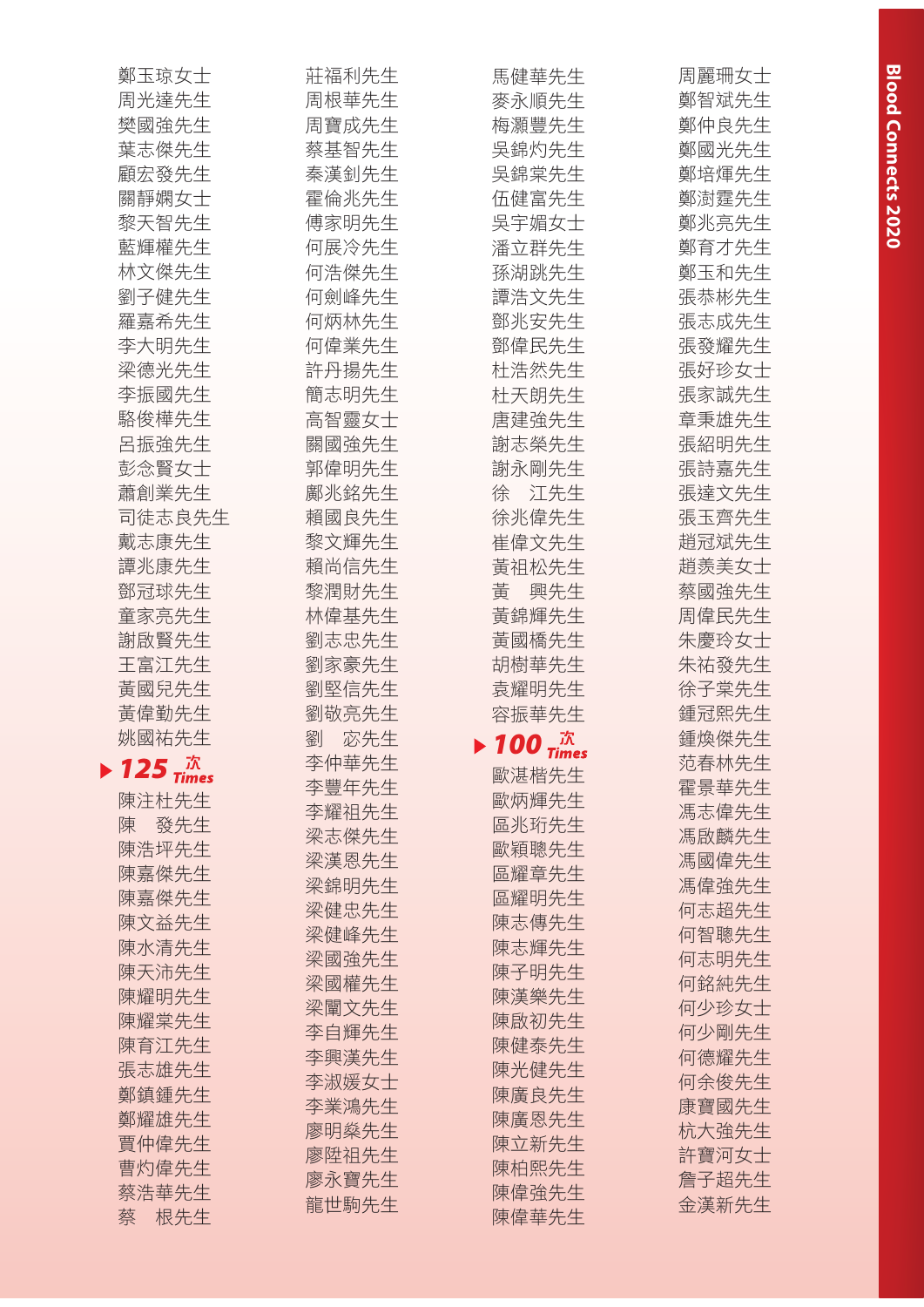| 簡俊達先生 | 李緒忠先生    | 王祝華先生                                            | 陳鳳連女士    |
|-------|----------|--------------------------------------------------|----------|
| 簡耀宗先生 | 李子烽先生    | 王忠信先生                                            | 陳曉曦先生    |
| 江浩然先生 | 廖少璋先生    | 黃學之先生                                            | 陳嘉壕先生    |
| 江耀輝先生 | 盧浩基先生    | 黃錦康先生                                            | 陳嘉明先生    |
| 管雄添先生 | 羅少偉先生    | 黃國志先生                                            | 陳啟德先生    |
| 顧立勳先生 | 盧偉明先生    | 黃樹榮先生                                            | 陳鏡文先生    |
| 龔志賢先生 | 駱振強先生    | 王兆佳先生                                            | 陳乾福先生    |
| 關梓傑先生 | 龍偉民先生    | 黃兆球先生                                            | 陳健民先生    |
| 郭祥勝先生 | 呂世華先生    | 黃永權先生                                            | 陳健榮先生    |
| 郭克蘭先生 | 雷倩夷女士    | 黃潤年先生                                            | 陳敬德先生    |
| 郭文業先生 | 馬文善先生    | 胡偉基先生                                            | 陳冠賢先生    |
| 鄺樹勳先生 | 馬晉健先生    | 楊振海先生                                            | 陳冠強先生    |
| 黎青薇女士 | 繆啟然先生    | 楊仲佳先生                                            | 陳國輝先生    |
| 黎頌明先生 | 莫俊傑先生    | 楊景皓先生                                            | 陳國偉先生    |
| 黎亮基先生 | 莫癸益先生    | 楊銘強先生                                            | 陳立佳先生    |
| 林發祥先生 | 吳智勇先生    | 楊明德先生                                            | 樂先生<br>陳 |
| 林世德先生 | 吳國偉先生    | 楊安定先生                                            | 陳文達先生    |
| 林偉健先生 | 吳道祺先生    | 楊少峯先生                                            | 陳秉正先生    |
| 劉孝鎮先生 | 吳道隆先生    | 楊慧心小姐                                            | 陳秉釗先生    |
| 劉景祥先生 | 伍偉傑先生    | 楊燕歡女士                                            | 陳世鵬先生    |
| 劉禮泉先生 | 伍鋭堅先生    | 嚴凡嘉先生                                            | 陳兆年先生    |
| 劉永輝先生 | 魏鑑強先生    | 嚴永剛先生                                            | 陳淑賢女士    |
| 劉英明先生 | 顏展豪先生    | 葉伯恒先生                                            | 陳兆麟先生    |
| 劉耀洪先生 | 潘柏倫先生    | 姚永忠先生                                            | 陳少華先生    |
| 羅錦明先生 | 潘順能先生    | 阮志成先生                                            | 陳思樺女士    |
| 羅麗歡小姐 | 佘禮賢先生    | 袁家健先生                                            | 陳德光先生    |
| 羅炳棠先生 | 冼澤昌先生    | 袁淑霞女士                                            | 陳德名先生    |
| 李仲達先生 | 冼健源先生    | 阮偉略先生                                            | 陳廷軒先生    |
| 李富傑先生 | 蕭海池先生    | 袁詠霞女士                                            | 陳子健先生    |
| 李家輝先生 | 蘇炳雄先生    | 翁國華先生                                            | 陳慧龍先生    |
| 李劍明先生 | 戴慶濤先生    | $\blacktriangleright$ 75 $^{\pi}_{\text{times}}$ | 陳偉文先生    |
| 李敬雄先生 | 譚永昌先生    |                                                  | 陳偉先先生    |
| 李柏和先生 | 鄧錦有先生    | 區建彬先生                                            | 陳永超先生    |
| 李修瑜先生 | 鄧覺正先生    | 區桂江先生                                            | 陳榮佳先生    |
| 李永隆先生 | 鄧廣雲先生    | 區炳新先生                                            | 陳詠信先生    |
| 李逸勇先生 | 鄧<br>璇女士 | 歐寶英女士                                            | 陳永森先生    |
| 李英傑先生 | 鄧德恒先生    | 區偉文先生                                            | 陳日權先生    |
| 梁錦安先生 | 唐其仁先生    | 歐永堅先生                                            | 陳宇康先生    |
| 梁澤志先生 | 曾昭明先生    | 歐陽志維先生                                           | 陳玉萍小姐    |
| 梁志卓先生 | 曾麗嫻女士    | 陳昌耀先生                                            | 陳玉嬋女士    |
| 梁志雄先生 | 曾本桐先生    | 陳志昌先生                                            | 陳永富先生    |
| 梁自榮先生 | 曾子揚先生    | 陳志雄先生                                            | 鄒健欣先生    |
| 梁仲堂先生 | 曾偉帆先生    | 陳志偉先生                                            | 周麗莉女士    |
| 梁家傑先生 | 曾耀光先生    | 陳潮勝先生                                            | 周緯航先生    |
| 梁錦棠先生 | 謝繼發先生    | 陳全昌先生                                            | 陳福禮先生    |
| 梁偉業先生 | 徐文勝先生    | 陳俊武先生                                            | 陳敏娟女士    |
| 李宗奮先生 | 偉先生<br>徐 | 陳忠煒先生                                            | 鄭克倫先生    |
| 李健揚先生 | 黃國基先生    | 陳富芬先生                                            | 鄭官樺先生    |
|       |          |                                                  |          |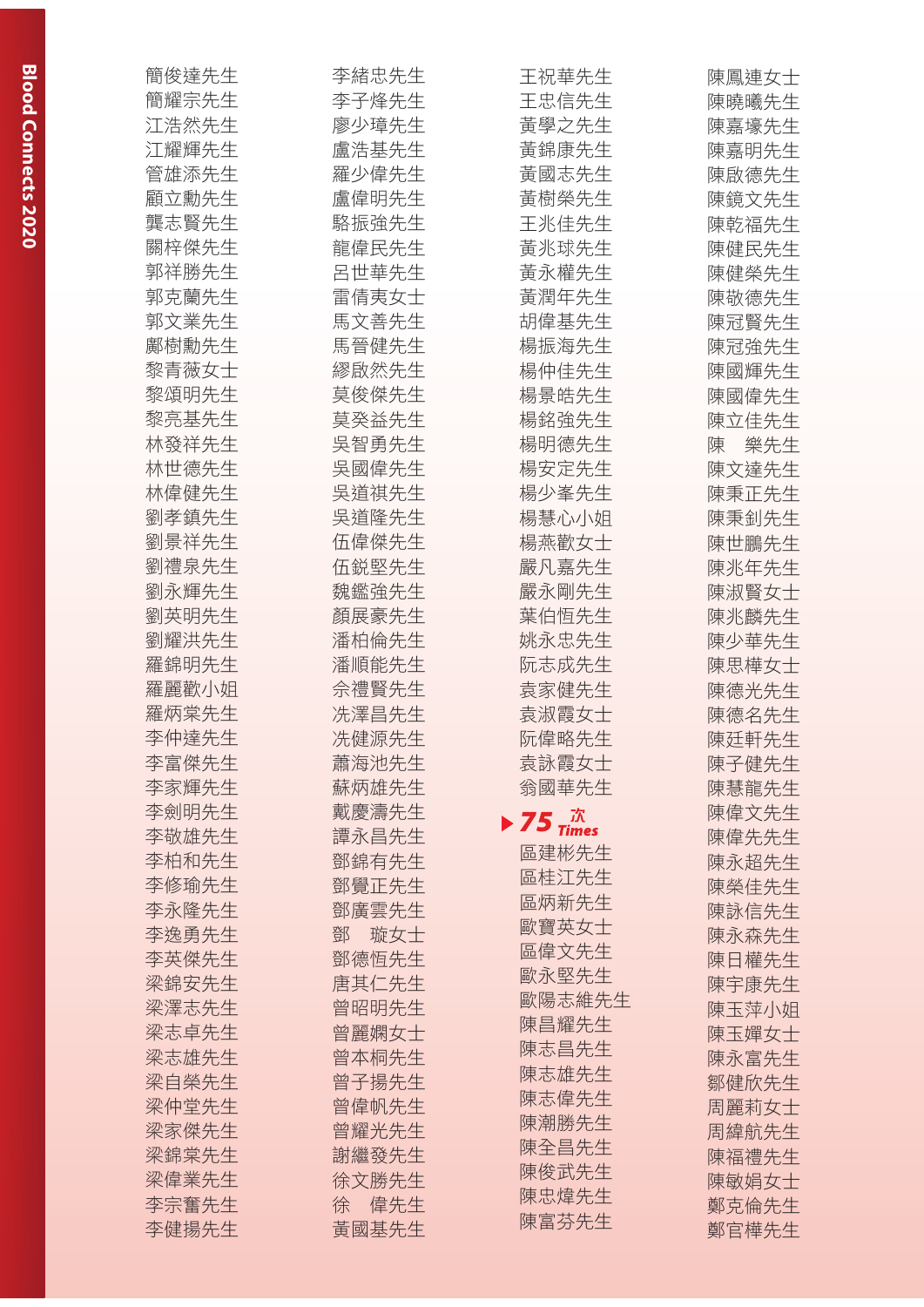| 鄭文鋒先生    | 許有發先生             | 羅知樂先生    | 羅家俊先生          |
|----------|-------------------|----------|----------------|
| 鄭靄徽先生    | 葉錫朋先生             | 羅志偉先生    | 盧錦榮先生          |
| 鄭小寶小姐    | 葉德華先生             | 羅健安先生    | 老世強先生          |
| 鄭偉基先生    | 葉有蘭女士             | 羅樂言先生    | 盧子維先生          |
| 卓世雄先生    | 甘建雄先生             | 梁智強先生    | 羅耀榮先生          |
| 張昌榮先生    | 金國強先生             | 利家安先生    | 羅旭堃先生          |
| 張展千先生    | 簡志強先生             | 李志恒先生    | 羅耀輝先生          |
| 張柱見女士    | 簡立剛先生             | 李志虹先生    | 雷國康先生          |
| 張振邦先生    | 姜龍寶先生             | 李青霖先生    | 呂美華女士          |
| 張康禮先生    | 高金耀先生             | 李振恒先生    | 雷世容女士          |
| 張思縈女士    | 江寶曼女士             | 李鎮揚先生    | 呂詩韻小姐          |
| 張偉昌先生    | 江如祥先生             | 李家輝先生    | 雷宏達先生          |
| 張煒豪先生    | 江玉如女士             | 李光華先生    | 馬梓倫先生          |
| 張偉君先生    | 辜錦章先生             | 李禮樂先生    | 馬蔭華先生          |
| 張偉民先生    | 關志明先生             | 李朗陞先生    | 麥文輝先生          |
| 張映贊先生    | 關啟文先生             | 李世康先生    | 麥肇聰先生          |
| 程志達先生    | 關錦維先生             | 李雪儀女士    | 文浩琛先生          |
| 趙可喜先生    | 關瑞麟先生             | 李偉雄先生    |                |
| 趙沛文先生    | 郭志偉先生             | 李偉強先生    | 繆婉媚女士<br>莫智榮先生 |
| 趙瑞寧先生    | 郭志宏先生             | 李維聖先生    |                |
|          |                   |          | 吳澤權先生          |
| 曹德輝先生    | 郭<br>杰先生<br>郭仁德先生 | 李永康先生    | 吳希煌先生          |
| 蔡針木女士    |                   | 李耀華先生    | 吳浩浩先生          |
| 周志文先生    | 郭義德先生             | 梁進曦先生    | 吳錦洪先生          |
| 周政澤先生    | 鄺耀榮先生             | 梁嘉豪先生    | 吳柏熹先生          |
| 周錦華先生    | 黎浩輝先生             | 梁啟昌先生    | 伍紹年先生          |
| 周淑明小姐    | 黎嘉軒先生             | 梁啟明先生    | 吳燦華小姐          |
| 蔡漢偉先生    | 黎建基先生             | 梁國雄先生    | 吳偉鑫先生          |
| 朱國樑先生    | 黎德成先生             | 梁國權先生    | 吳玉瑩女士          |
| 崔慶樂先生    | 黎榮鳳女士             | 梁<br>成先生 | 彭浩富先生          |
| 來先生<br>徐 | 賴友儀女士             | 梁偉忠先生    | 彭景儀女士          |
| 鍾志強先生    | 林志輝先生             | 梁偉佳先生    | 彭紹銓先生          |
| 樊智勤先生    | 林楚能先生             | 梁婉茵女士    | 潘鎮聲先生          |
| 方家俊先生    | 林顯邦先生             | 李祥華先生    | 潘漢強先生          |
| 方國智先生    | 林家輝先生             | 李志強先生    | 潘雲龍先生          |
| 馮秋忠先生    | 林國華先生             | 李祖強先生    | 沈浩明先生          |
| 馮俊傑先生    | 林耀威先生             | 李俊賢先生    | 蕭永源先生          |
| 馮錦文先生    | 劉智偉先生             | 強先生<br>李 | 沈月霞女士          |
| 馮寶昇先生    | 劉振興先生             | 李樂文先生    | 蕭盛爾先生          |
| 夏志華先生    | 劉福注先生             | 李博文先生    | 蘇慶輝先生          |
| 何鎮釗先生    | 劉漢興先生             | 李成輝先生    | 宋健華先生          |
| 何富堂先生    | 劉家強先生             | 李達鴻先生    | 譚志恒先生          |
| 何家恒先生    | 劉啟智先生             | 李<br>威先生 | 譚潔雲女士          |
| 何國明先生    | 劉嘉熙先生             | 廖志雄先生    | 譚國義先生          |
| 何雪芬小姐    | 劉建英女士             | 練志文先生    | 譚八榮先生          |
| 何紹贄先生    | 劉國輝先生             | 廖慶鵬先生    | 譚偉雄先生          |
| 何偉良先生    | 劉國權先生             | 廖鴻飛先生    | 譚潤永先生          |
| 韓萬偉先生    | 劉廣斌先生             | 廖國康先生    | 鄧子俊先生          |
| 許錦堂先生    | 劉明亨先生             | 廖冬榮先生    | 鄧繼昌先生          |
| 許建偉先生    | 劉淑儀女士             | 盧震邦先生    | 鄧劍英先生          |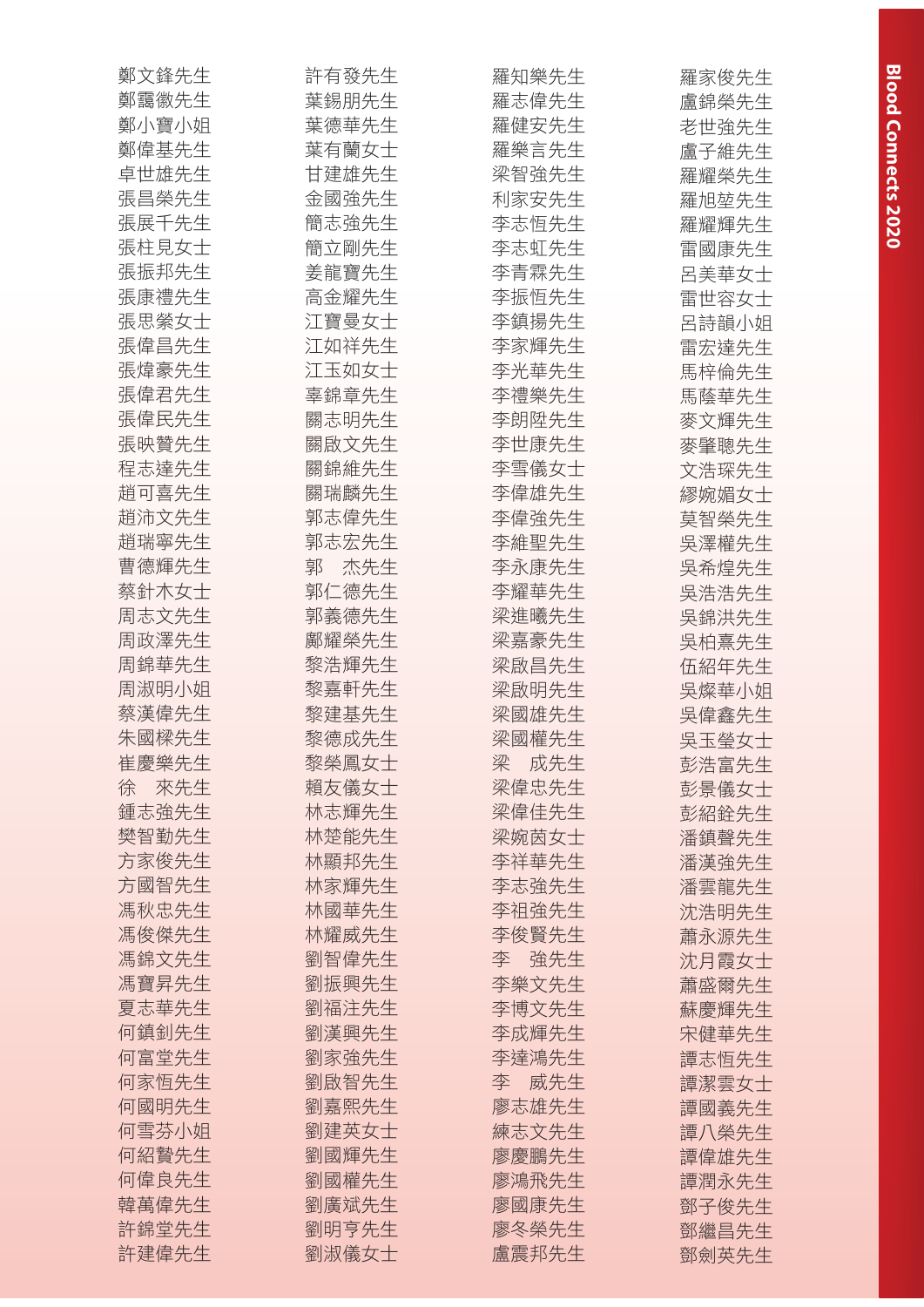| 鄧鈩源先生 | 邱少銘先生                                                  | 陳<br>琼女士       | 鄭志雄先生          |
|-------|--------------------------------------------------------|----------------|----------------|
| 鄧偉棠先生 | 游婉芬女士                                                  | 陳桂森小姐          | 鄭志偉先生          |
| 唐美美女士 | 楊志華先生                                                  | 陳坤源先生          | 鄭智偉先生          |
| 曾焯鋒先生 | 楊啟富先生                                                  | 陳國強先生          | 鄭駿傑先生          |
| 曾志忠先生 | 楊鏡堂先生                                                  | 陳廣達先生          | 鄭建珠女士          |
| 曾國林先生 | 楊文樂先生                                                  | 陳文浩先生          | 鄭堅裕先生          |
| 曾素蓮女士 | 楊紹華先生                                                  | 陳滿潁先生          | 鄭兆彤女士          |
| 曾實現先生 | 楊思穎女士                                                  | 陳寶賢先生          | 鄭穎傑先生          |
| 謝俊偉先生 | 楊偉文先生                                                  | 陳佩珊女士          | 鄭永傑先生          |
| 謝仲軒先生 | 嚴嘉輝先生                                                  | 陳世雄先生          | 鄭永成先生          |
| 謝少華先生 | 嚴義文先生                                                  | 陳錫洋先生          | 鄭榮達先生          |
| 謝新智先生 | 葉志禮先生                                                  | 陳少輝先生          | 鄭煥傑先生          |
| 謝維良先生 | 葉國基先生                                                  | 陳兆堅先生          | 張家年先生          |
| 崔美詩女士 | 姚鳳珍女士                                                  | 陳少民先生          | 張焯琳小姐          |
| 温志威先生 | 姚國強先生                                                  | 陳瑞珍女士          | 張俊斌先生          |
| 尹錦昌先生 | 姚永德先生                                                  | 陳思聰先生          | 張鳳霞女士          |
| 温羽富先生 | 余德尚先生                                                  | 陳思翰先生          | 張開業先生          |
| 謝惠玲女士 | 余綺眉女士                                                  | 陳仕榮先生          | 張漢成先生          |
| 韋少力小姐 | 翁德明先生                                                  | 陳大彬先生          | 蔣啟源先生          |
| 黃振忠先生 |                                                        | 陳德昌先生          | 張今豫女士          |
| 黃秋杏女士 | $\blacktriangleright$ 50 $^{\text{th}}_{\text{Times}}$ | 陳<br>田先生       | 張琼傑先生          |
| 黃志昌先生 | 歐健邦先生                                                  | 陳定康先生          | 張冠恒先生          |
| 黃志誠先生 | 區建偉先生                                                  | 陳燦輝先生          | 張國成先生          |
| 黃志華先生 | 歐銀鳳女士                                                  | 陳煒聰先生          | 張國和先生          |
| 黃志偉先生 | 區永漢先生                                                  | 陳惠芬女士          | 張廣銘先生          |
| 王熾恩先生 | 區耀輝先生                                                  | 陳偉樂先生          | 張銘本先生          |
| 黃頌明先生 | 歐陽景林先生                                                 | 陳偉生先生          | 張慕貞女士          |
| 黃晃賢先生 | 佘漢輝先生                                                  | 陳偉森先生          | 張佩兒小姐          |
| 黃富深先生 | 陳志輝先生                                                  | 陳偉賢先生          | 張順釗先生          |
| 黃孝銓先生 | 陳志豪先生                                                  | 陳偉英先生          | 張庭江先生          |
| 黃皓勤先生 | 陳志偉先生                                                  | 陳偉業先生          | 張子慧先生          |
| 黃浩傑先生 | 陳志偉先生                                                  | 陳永銓先生          | 張惠珍女士          |
| 黃嘉傑先生 | 陳志偉先生                                                  | 陳詠雯女士          |                |
|       | 陳志榮先生                                                  |                | 張偉強先生          |
| 黃金瀚先生 | 陳展豪先生                                                  | 陳詠梅女士          | 張惠強先生<br>張惠君女士 |
| 黃國偉先生 | 陳正傑先生                                                  | 陳宥光先生<br>陳賢俠先生 |                |
| 黃禮豪先生 | 陳政邦先生                                                  |                | 張永華先生          |
| 黃麗明女士 | 陳錚森先生                                                  | 陳耀森先生          | 張伊華女士          |
| 黃麗妍女士 | 陳進傑先生                                                  | 陳婉媚女士          | 張玉美女士          |
| 黃文龍先生 | 陳頌立先生                                                  | 陳玉芳小姐          | 張榕輝先生          |
| 黃秉豪先生 | 陳曉志先生                                                  | 陳玉麟先生          | 鄭麗華女士          |
| 黃沛健先生 | 陳賀忠先生                                                  | 陳潤勤先生          | 詹漢華先生          |
| 黃順光先生 | 陳加進先生                                                  | 陳用新先生          | 詹偉光先生          |
| 黃少華先生 | 陳家豪先生                                                  | 鄭卓坤先生          | 錢子榆先生          |
| 王德榮先生 | 陳家傑先生                                                  | 張偉宗先生          | 程三川先生          |
| 胡志明先生 | 陳繼芳女士                                                  | 鄒贊雄先生          | 招志恒先生          |
| 胡慶輝先生 | 陳金城先生                                                  | 周鑑宇先生          | 趙恒基先生          |
| 楊志強先生 | 陳錦兒先生                                                  | 周少君女士          | 趙建豐先生          |
| 丘淦輝先生 | 陳健敏先生                                                  | 周惠珍女士          | 趙健楠先生          |
| 游國標先生 |                                                        | 周燕玲女士          | 趙美祺女士          |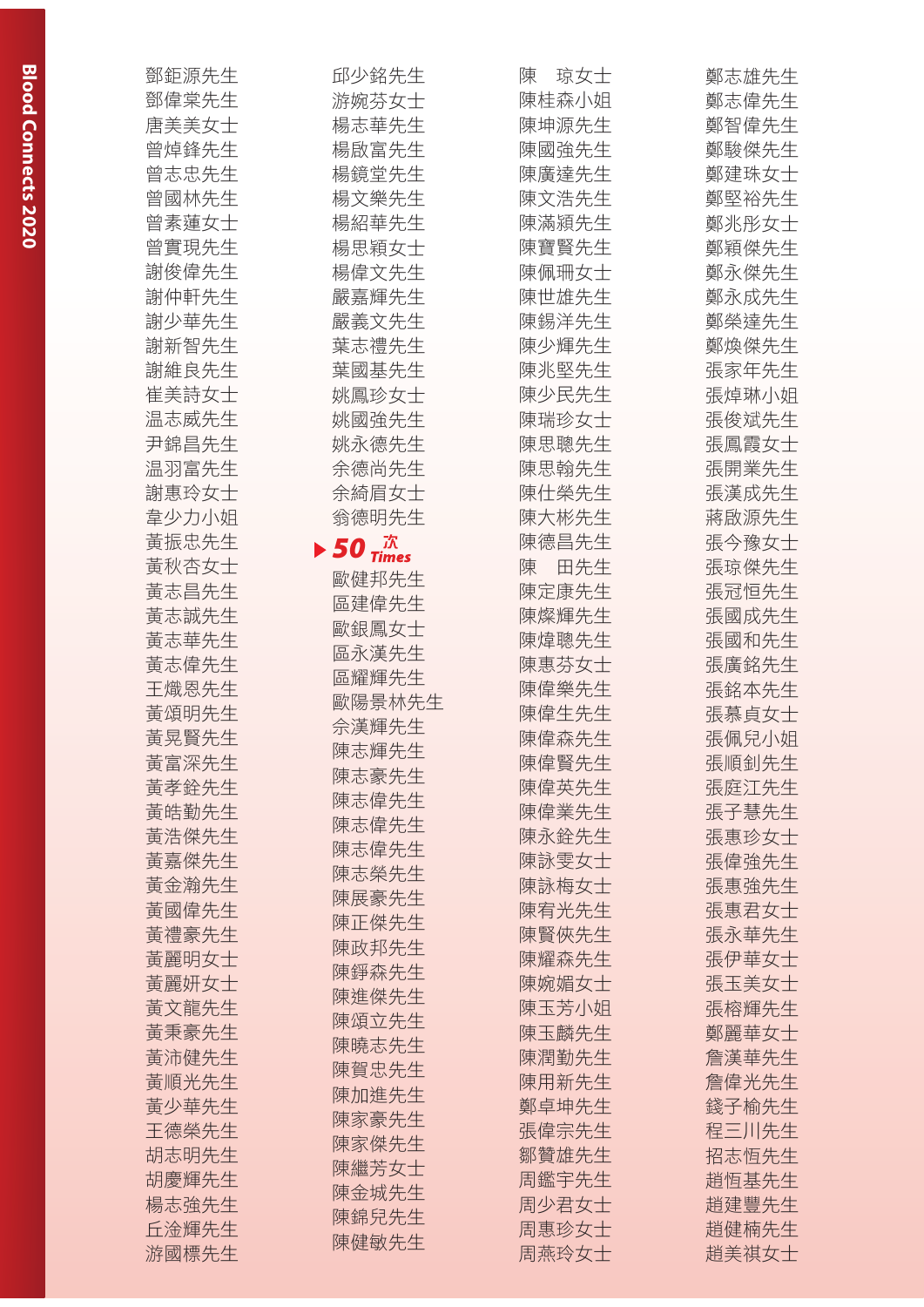| 趙銘新先生          | 鍾錦雄先生          | 韓明光先生 | 黎明全先生    |
|----------------|----------------|-------|----------|
| 趙佩琼女士          | 鍾錦玲女士          | 韓德勝先生 | 黎永昌先生    |
| 趙善匡先生          | 鍾美蓮女士          | 韓潤玲女士 | 黎詠如女士    |
| 趙瑞敏女士          | 鍾雅欣女士          | 項國昌先生 | 黎玉麟先生    |
| 趙裕安先生          | 鍾寶全先生          | 康雅晴小姐 | 林長銘先生    |
| 曹清華先生          | 鍾樹添先生          | 黃偉福先生 | 林志鋒先生    |
| 蔡超華先生          | 鍾道堃先生          | 許振坤先生 | 林梓賢先生    |
| 蔡仲庸先生          | 戴國良先生          | 許漢傑先生 | 林創成先生    |
| 蔡錦珊女士          | 樊齊卿女士          | 孔志輝先生 | 聰先生<br>林 |
| 蔡國平先生          | 樊志偉先生          | 洪震亞先生 | 林鳳霞女士    |
| 蔡淑慧小姐          | 樊展鵬先生          | 洪恩平先生 | 林晞婷小姐    |
| 蔡耀康先生          | 范曉旻小姐          | 葉幗貞女士 | 林曉朗先生    |
| 蔡汝彤先生          | 范錦虹先生          | 葉文瑞先生 | 林浩峰先生    |
| 莊朝輝先生          | 范秀華女士          | 葉少聰先生 | 林浩仁先生    |
| 莊偉強先生          | 霍偉權先生          | 葉德傑先生 | 林烱源先生    |
| 周志超先生          | 霍玉華女士          | 葉潤忠先生 | 林國禧先生    |
| 周志釗先生          | 方燕薇女士          | 簡偉民先生 | 林國華先生    |
| 鄒至珩女士          | 方耀明先生          | 姜富強先生 | 林國英先生    |
| 鄒志傑先生          | 符雪微女士          | 姜華滿先生 | 林鷺明先生    |
| 周致揚先生          | 馮志杰先生          | 高靜雯女士 | 林慕玲女士    |
| 周振強先生          | 馮淑儀女士          | 高俊中先生 | 林寶儀女士    |
| 周振邦先生          | 馮詩敏小姐          | 高茂康先生 | 林兆強先生    |
| 周鳳儀女士          | 馮偉明先生          | 高育財先生 | 林達源先生    |
| 周凱珮女士          | 馮永雄先生          | 江天樂先生 | 林蓬源先生    |
| 周健民先生          | 馮裕鈞先生          |       |          |
|                |                | 裘榮祐先生 | 林子正先生    |
| 周江明先生<br>周素芬女士 | 植志佳先生<br>吳業浩先生 | 古智泳先生 | 林子健先生    |
|                |                | 谷祖耀先生 | 林慧芝女士    |
| 周偉達先生          | 鄭淑敏女士          | 古建興先生 | 林偉康先生    |
| 周煥好女士          | 何志輝先生          | 龔國鋒先生 | 林偉文先生    |
| 周一龍先生          | 何志明先生          | 鞏玉蘭女士 | 林詠筠女士    |
| 周耀華先生          | 何衍榮先生          | 季嘉怡小姐 | 林恩傑先生    |
| 蔡宗傑先生          | 何浩祥先生          | 關結娥女士 | 林易縉先生    |
| 蔡小雯女士          | 何鑑基先生          | 關偉倫先生 | 林宇聲先生    |
| 蔡子建先生          | 何錦棠先生          | 關穎琳小姐 | 林鈺萍女士    |
| 蔡潤成先生          | 何家維先生          | 關詠詩小姐 | 林勇鋒先生    |
| 朱志良先生          | 何劍華先生          | 郭珈煇先生 | 劉焯斌先生    |
| 朱志明先生          | 何君浩先生          | 郭錦源先生 | 劉智華小姐    |
| 朱志寶先生          | 何國成先生          | 郭麗萍女士 | 劉超揚先生    |
| 朱愷怡女士          | 何樂為先生          | 郭木桂先生 | 劉昶鋒先生    |
| 朱海燕女士          | 何佰鴻先生          | 郭順玲女士 | 劉浚釗先生    |
| 朱廣文先生          | 何珮嫻女士          | 郭垂遠先生 | 劉俊傑先生    |
| 朱倫光先生          | 何偉雄先生          | 郭德明先生 | 劉振權先生    |
| 朱美玲女士          | 何惠明女士          | 郭偉麟先生 | 劉曦晨女士    |
| 朱宏淇先生          | 何雲中先生          | 郭逸然女士 | 劉浩翔先生    |
| 朱永佳先生          | 何耀發先生          | 郭奕誠先生 | 柳漢東先生    |
| 朱汝貴先生          | 何耀明先生          | 鄺美鳳女士 | 劉漢榮先生    |
| 崔崇謙先生          | 何玉娟女士          | 賴志紅女士 | 劉家良先生    |
| 鍾志強先生          | 韓劍德先生          | 黎振洋先生 | 劉國衡先生    |
| 鍾啟源先生          | 韓娟芬小姐          | 黎美懿女士 | 劉勵賢小姐    |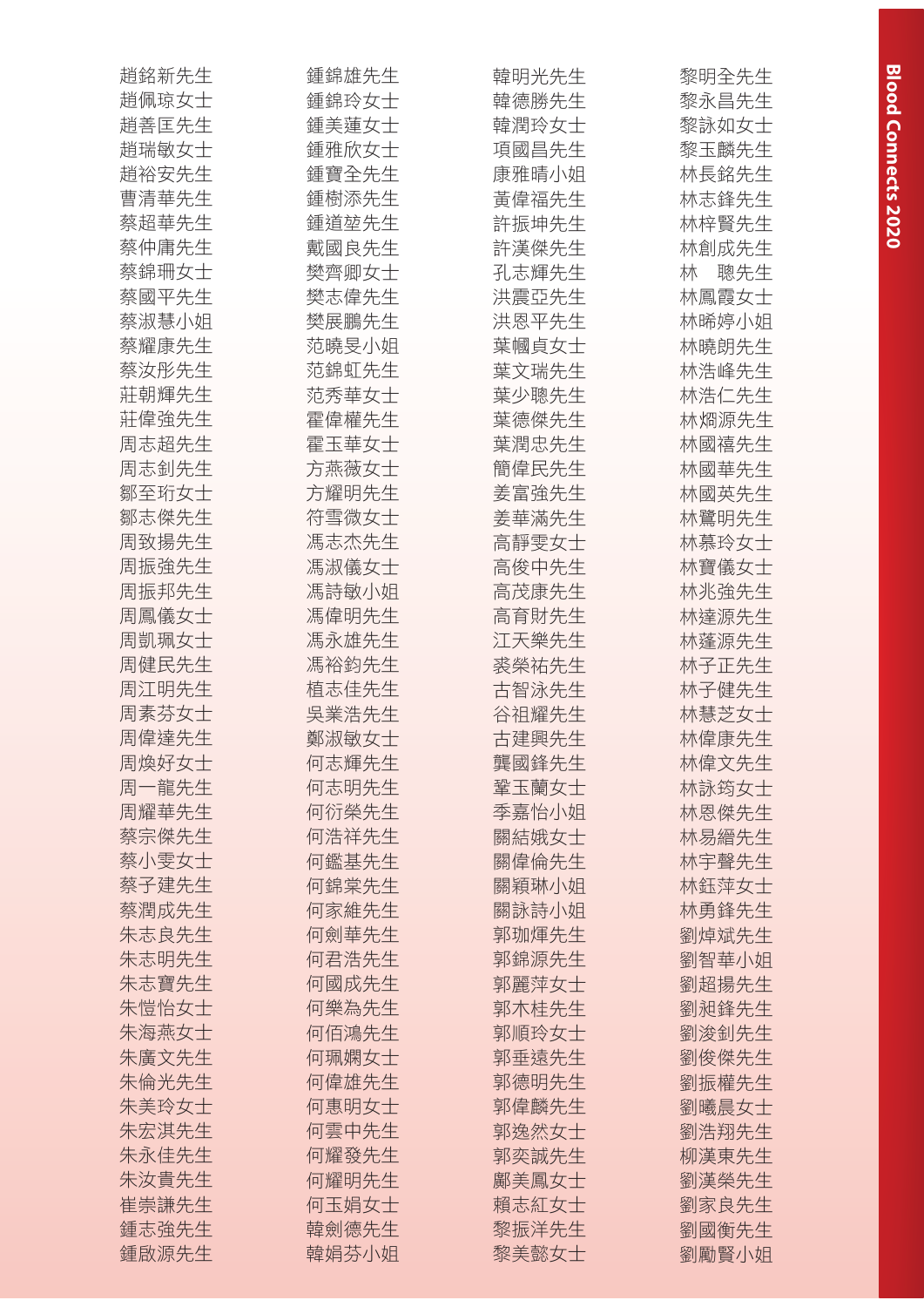| 劉佩蓮女士 | 李惠斌先生 | 梁英健先生 | 盧偉倫先生 |
|-------|-------|-------|-------|
| 劉瑞端女士 | 李偉健先生 | 梁英偉先生 | 魯宏令先生 |
| 劉小明先生 | 李偉傑先生 | 梁葉漢先生 | 樂大衛先生 |
| 劉少明先生 | 李偉龍先生 | 梁宇澄先生 | 陸曉儀女士 |
| 劉雪嫺女士 | 李偉平先生 | 梁月嫻女士 | 雷美鸞女士 |
| 劉德祺先生 | 梁偉民先生 | 李之榮先生 | 呂漢平先生 |
| 劉天生先生 | 梁智豪先生 | 李鎮華先生 | 呂啟榮先生 |
| 劉庭勳先生 | 梁志洪先生 | 李錦萬先生 | 呂潔儀女士 |
| 劉慧茵女士 | 梁志雄先生 | 李國權先生 | 呂文詩女士 |
| 劉永漢先生 | 梁志光先生 | 李國露女士 | 雷文偉先生 |
| 劉永森先生 | 梁智文先生 | 李文炳先生 | 雷偉傑先生 |
| 劉永翊先生 | 梁智圖先生 | 李寶霖先生 | 呂瑤燕女士 |
| 劉友健先生 | 梁志仁先生 | 李善卉先生 | 陸健強先生 |
| 劉薏芬女士 | 梁振文先生 | 李兆強先生 | 陸柏堅先生 |
| 劉月嫦女士 | 梁振滔先生 | 李永根先生 | 陸珊娜女士 |
| 劉育文先生 | 梁振華先生 | 李婉芬小姐 | 陸惠貞女士 |
| 羅正良先生 | 梁軒銘先生 | 李月愛女士 | 陸尹洋先生 |
| 羅嘉華先生 | 梁浩偉先生 | 連俊興先生 | 馬廷輝先生 |
| 羅廣馳先生 | 梁の匡先生 | 凌健尉先生 | 馬玉珠女士 |
| 羅小林先生 | 梁洪仔先生 | 林宇翔先生 | 麥志榮先生 |
| 羅溢強先生 | 梁家柱先生 | 廖志權先生 | 麥凱欣小姐 |
| 羅艷冰女士 | 梁嘉麗女士 | 廖仲文先生 | 麥偉材先生 |
| 羅賢能先生 | 梁家樂先生 | 廖嘉豪先生 | 繆潤來先生 |
| 李長偉先生 | 梁嘉銘先生 | 廖家業先生 | 毛劍聰先生 |
| 李志輝先生 | 梁繼明先生 | 廖堃源先生 | 莫銘謙先生 |
| 李志添先生 | 梁健榮先生 | 廖力行先生 | 莫達洲先生 |
| 李志偉先生 | 梁江泉先生 | 廖南強先生 | 莫欣鵬先生 |
| 李劍屏女士 | 梁國熙先生 | 廖榮基先生 | 莫玉蘭女士 |
| 李壯泉先生 | 梁國安先生 | 盧志健先生 | 穆懷樹女士 |
| 李振豪先生 | 梁國華先生 | 盧志誠先生 | 吳志勇先生 |
| 李振宇先生 | 梁麗麗女士 | 盧翠霞女士 | 伍浩洸先生 |
| 李仲賢先生 | 梁敏聰先生 | 羅仲雯女士 | 吳海雄先生 |
| 李海昇先生 | 梁滿濠先生 | 盧楓楊先生 | 吳漢明先生 |
| 李思捷先生 | 梁雅恩小姐 | 盧顯揚先生 | 吳鴻堅先生 |
| 李家銘先生 | 梁世耀先生 | 羅家煖先生 | 吳家富先生 |
| 李嘉偉先生 | 梁順達先生 | 羅錦芬女士 | 吳家強先生 |
| 李錦麟先生 | 梁信彥先生 | 盧國雄先生 | 伍健航先生 |
| 李錦明先生 | 梁少珠女士 | 盧禮文先生 | 吳璟璸先生 |
| 李國基先生 | 梁雪兒女士 | 盧列雄先生 | 吳貴業先生 |
| 李民安先生 | 梁淑儀小姐 | 盧美寶女士 | 伍國頌先生 |
| 李孟謙先生 | 梁德賢先生 | 盧滿華先生 | 吳國華先生 |
| 李美儀女士 | 梁迪翔先生 | 盧妙茹小姐 | 吳國偉先生 |
| 李佩貞女士 | 梁子明先生 | 羅秀卿女士 | 吳冠泰先生 |
| 李秀貞小姐 | 梁惠龍先生 | 羅瑞龍先生 | 伍文傑先生 |
| 李尚聰先生 | 梁偉文先生 | 勞肇沖先生 | 伍鵬泮先生 |
| 李瑞萍女士 | 梁永章先生 | 盧少龍先生 | 吳秀清小姐 |
| 李兆龍先生 | 梁永健先生 | 羅素娟女士 | 吳秀蓮女士 |
| 李雪紅女士 | 梁詠姍女士 | 羅瑞華女士 | 吳素珠女士 |
|       |       |       |       |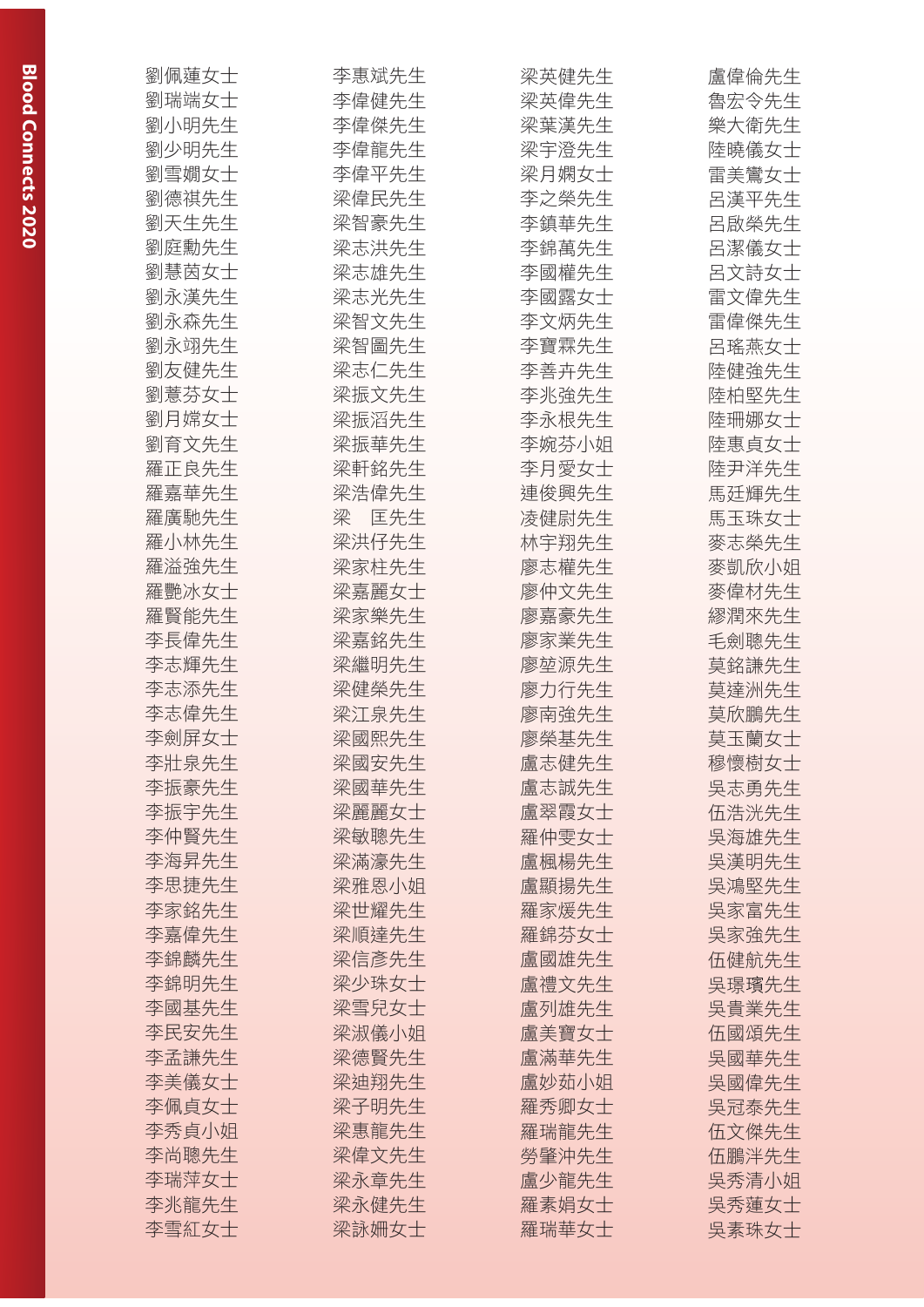| 吳樹鵬先生    | 蘇偉洪先生    | 謝淑嫻女士 | 黃健榮先生    |
|----------|----------|-------|----------|
| 吳淑怡女士    | 蘇漢超先生    | 謝永明先生 | 王杰瑩小姐    |
| 吳崇禮先生    | 孫志恒先生    | 謝耀明先生 | 王貴新先生    |
| 吳德明先生    | 孫敬良先生    | 蔣惠芬女士 | 黃國亮先生    |
| 吳子程先生    | 孫光榮先生    | 曹志君先生 | 王廣南先生    |
| 伍惠兒女士    | 沈少雄先生    | 蔡寶文先生 | 黃麗麗女士    |
| 吳婉華小姐    | 辛學彰先生    | 徐俊傑先生 | 黃 文先生    |
| 顏慶新先生    | 辛慧敏女士    | 徐俊文先生 | 黃文興先生    |
| 柯啟祥先生    | 宋慶寶女士    | 徐可志先生 | 黃美英女士    |
| 柯蓮英小姐    | 施振忠先生    | 徐君強先生 | 王明輝先生    |
| 駿先生<br>彭 | 施文慶先生    | 徐兆堅先生 | 黃雅琪女士    |
| 彭潔芳女士    | 謝文穎先生    | 徐慧明小姐 | 王愛珠女士    |
| 布美儀女士    | 戴國峰先生    | 徐詠儀女士 | 黃炳光先生    |
| 布健華先生    | 戴文浩先生    | 徐艷芳小姐 | 黃寶林先生    |
| 潘志誠先生    | 譚柱成先生    | 董浩明先生 | 黃保威先生    |
| 潘嘉豪先生    | 譚仲楷先生    | 黃錦全先生 | 王秀芳女士    |
| 潘文富先生    | 譚潔冰女士    | 韋愛珍女士 | 王秀嫻女士    |
| 潘佩詩小姐    | 譚潔儀女士    | 衛逸聰先生 | 黃守明先生    |
| 潘衛強先生    | 譚秀娟女士    | 雲朝中先生 | 黃秀賢女士    |
| 潘悠悠小姐    | 譚惠民先生    | 温國強先生 | 王錫倫先生    |
| 鮑樂忠先生    | 譚永安先生    | 尹諾謙先生 | 黃兆偉先生    |
| 鮑廣駿先生    | 譚婉琴女士    | 温素珍小姐 | 黃善嬌女士    |
| 潘智輝先生    | 英先生<br>陳 | 温偉強先生 | 黃兆鋒先生    |
| 潘寶儀女士    | 鄧仲鏗先生    | 王亞培先生 | 黃兆恆先生    |
| 蘇建偉先生    | 鄧兆洪先生    | 黃智祥先生 | 黃兆楷先生    |
| 施麗忍女士    | 鄧紹基先生    | 王智貞小姐 | 黃兆華先生    |
| 石文傑先生    | 鄧笑垣女士    | 黃智聰先生 | 王少偉先生    |
| 施承鈞先生    | 鄧達業先生    | 黃智恒先生 | 黃淑霞女士    |
| 邵淑賢女士    | 鄧慧玲女士    | 黃志雄先生 | 黃德群女士    |
| 商建邦先生    | 鄧佑楠女士    | 黃志賢先生 | 黃子賢先生    |
| 岑明峯先生    | 丁紹龍先生    | 王靜嫺小姐 | 偉先生<br>黃 |
| 岑少梅女士    | 丁肇東先生    | 黃椿金女士 | 黃偉峰先生    |
| 單志遠先生    | 杜志成先生    | 黃振培先生 | 黃偉基先生    |
| 冼禮勤先生    | 杜諾廷先生    | 黃駿業先生 | 黃偉基先生    |
| 冼力恒先生    | 杜婉賢女士    | 黃頌謙先生 | 黃偉强先生    |
| 冼文貞小姐    | 唐智堅先生    | 黃富源先生 | 黃威達先生    |
| 冼少雄先生    | 湯安傑先生    | 王奉翔先生 | 黃偉賢先生    |
| 冼煒勝先生    | 曾劍輝先生    | 黃慶根先生 | 黃穎勤女士    |
| 蕭啟政先生    | 曾麗香小姐    | 黃浩樑先生 | 王永良先生    |
| 薛詠詩女士    | 曾美芬女士    | 黃學敏小姐 | 黃詠詩小姐    |
| 邵光華先生    | 曾信彥先生    | 黃漢如先生 | 黃逸倩小姐    |
| 蘇穎嘉先生    | 曾詩韻小姐    | 黃嘉欣小姐 | 王一心先生    |
| 蘇鳳珍女士    | 曾子浩先生    | 黃嘉欣女士 | 黃爾雅女士    |
| 蘇杏婉女士    | 曾慧恩女士    | 黃啓恒先生 | 黃業誠先生    |
| 蘇衍中先生    | 曾永鋒先生    | 黃啟源先生 | 黃婉儀女士    |
| 蘇國基先生    | 曾耀明先生    | 黃建利先生 | 王月文女士    |
| 蘇寶玲小姐    | 謝浩俊先生    | 黃健敏先生 | 黃藉儀女士    |
| 蘇冬梅小姐    | 謝浩然先生    | 王健偉先生 | 胡金麗女士    |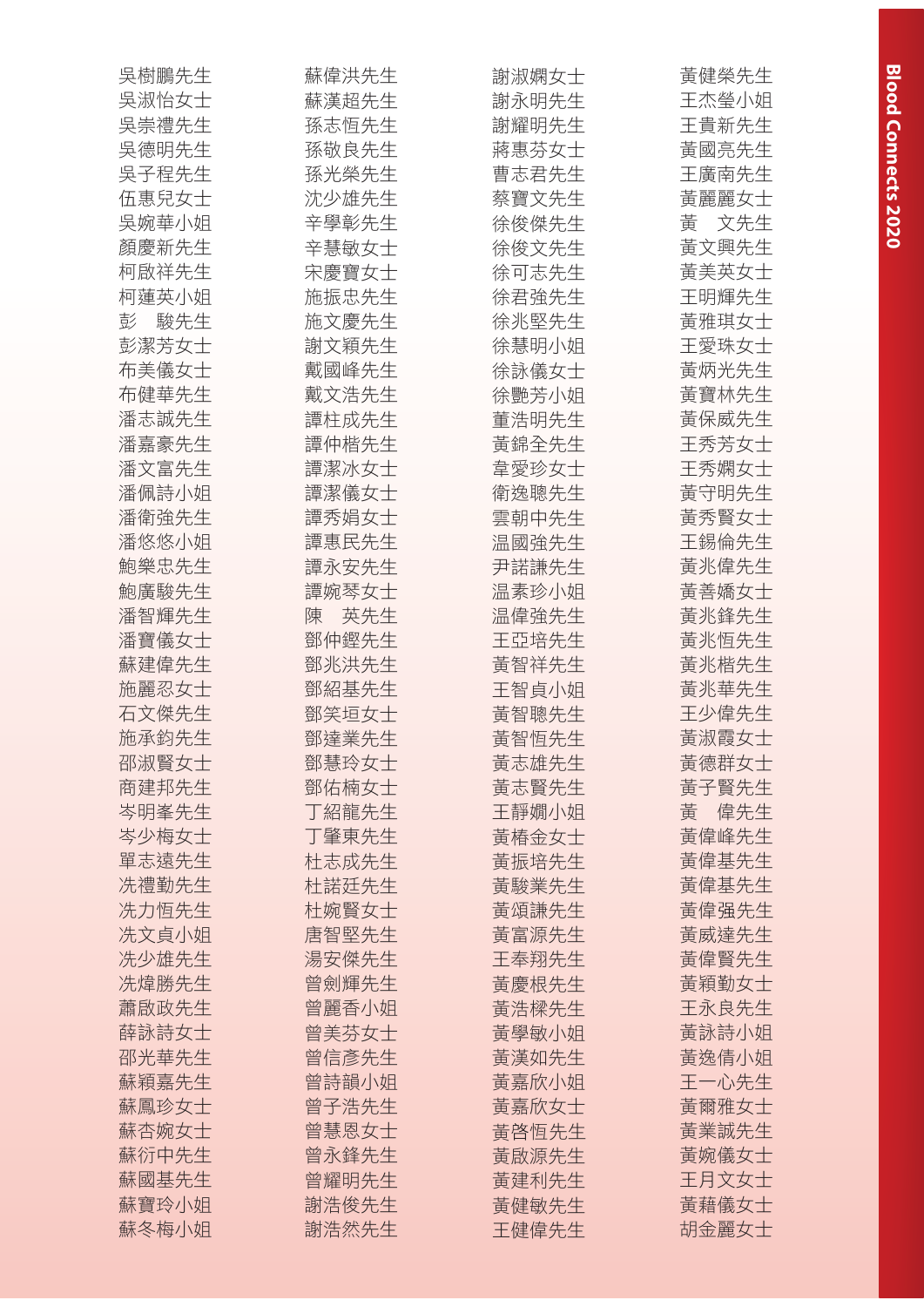|                |                                    | 陳宗瑜女士 | 陳國強先生    |
|----------------|------------------------------------|-------|----------|
| 胡文康先生<br>胡鑫琪先生 | 容雪瑩女士                              | 陳德全女士 | 陳國良先生    |
| 胡文傑先生          | 容梓濠先生                              | 陳富華先生 | 陳國樂先生    |
| 鄔秀清女士          | 翁耀倫先生                              | 陳鳳英小姐 | 陳國偉先生    |
|                | $\blacktriangleright$ 25 $\vec{x}$ | 陳克城先生 |          |
| 胡少樂先生          | 歐陽小穎女士                             |       | 陳廣豪先生    |
| 任申歲先生          | 區祥健先生                              | 陳杏萍小姐 | 陳冠雄先生    |
| 任永堅先生          | 歐靜雯小姐                              | 陳孝明先生 | 陳麗雯女士    |
| 甄劍青先生          | 區鳳儀女士                              | 陳巧月女士 | 陳麗珊女士    |
| 甄德瑋先生          | 歐嘉敏女士                              | 陳希蕎小姐 | 陳麗婷女士    |
| 甄炎球先生          | 區國偉先生                              | 陳希雅小姐 | 陳麗華女士    |
| 甄抑禧先生          | 歐美燕女士                              | 陳顯光先生 | 陳麗英女士    |
| 邱銘傑先生          | 歐柏強先生                              | 陳浩基先生 | 陳離莉女士    |
| 丘世昌先生          | 區寶樹先生                              | 陳豪倫先生 | 陳麗莎女士    |
| 嚴永生先生          | 區素嫻小姐                              | 陳浩賢先生 | 陳樂文先生    |
| 楊振耀先生          | 區穎良先生                              | 陳漢文先生 | 陳樂仁先生    |
| 楊富榮先生          | 歐曜銓先生                              | 陳康寧先生 | 隆先生<br>陳 |
| 楊家豪先生          | 歐陽承獻先生                             | 陳洪貞女士 | 陳凱怡女士    |
| 楊健培先生          | Mr. BARRIENTOS Enrico Flores       | 陳嘉駿先生 | 陳敏芝女士    |
| 楊少剛先生          |                                    | 陳家聰先生 | 陳文俐女士    |
| 楊詩慧女士          | 畢祖燊先生                              | 陳嘉希先生 | 陳萬明先生    |
| 楊偉民先生          | 畢學沅先生                              | 陳家浩先生 | 陳敏儀女士    |
| 楊永智先生          | 蔡浩瀚先生                              | 陳嘉海先生 | 陳茂淳女士    |
| 易詠兒女士          | 陳寶琳小姐                              | 陳嘉麟先生 | 陳美美女士    |
| 嚴祖龍先生          | 陳志堅先生                              | 陳家邦先生 | 陳美華女士    |
| 甄淑珮女士          | 陳卓生先生                              | 陳家誠先生 | 陳明珠小姐    |
| 葉凱茵女士          | 翔先生<br>陳                           | 陳嘉達先生 | 陳柏基先生    |
| 葉劍忠先生          | 陳志輝先生                              | 陳嘉怡小姐 | 陳柏傑先生    |
| 葉廣基先生          | 陳志鋒先生                              | 陳嘉儀小姐 | 陳拔煌先生    |
| 葉佩珊女士          | 陳志豪先生                              | 陳啟富先生 | 陳璧珊女士    |
| 葉燕琼女士          | 陳志航先生                              | 陳啓銘先生 | 陳炳賢先生    |
| 姚俊一先生          | 陳志基先生                              | 陳錦輝先生 | 陳寶欣小姐    |
| 姚麗卿小姐          | 陳志強先生                              | 陳錦輝先生 | 陳佩瓊女士    |
| 姚永森先生          | 陳志強先生                              | 陳錦猛先生 | 陳培安先生    |
| 姚蔭順先生          | 陳子健先生                              | 陳錦添先生 | 陳佩珊小姐    |
| 余俊雄先生          | 陳志明先生                              | 陳鏡皓先生 | 陳珮珊女士    |
| 俞漢邦先生          | 陳志明先生                              | 程家凱先生 | 襄先生<br>陳 |
| 余雄雄女士          | 陳志明先生                              | 陳琪臻小姐 | 陳樹培先生    |
| 余立基先生          | 陳志華先生                              | 陳劍泉先生 | 陳樹榮先生    |
| 余世強先生          | 陳智威先生                              | 陳健輝先生 | 陳淑芳女士    |
| 袁鐫淋先生          | 陳志榮先生                              | 陳健強先生 | 陳淑兒女士    |
| 袁錦海先生          | 陳青雲女士                              | 陳健萍小姐 | 陳嬋珍女士    |
| 元國傑先生          | 陳靜婉小姐                              |       | 陳小芳女士    |
| 袁美珍女士          | 陳朝林先生                              | 陳健穩先生 | 陳兆歡先生    |
|                | 陳再敬先生                              | 陳建榮先生 |          |
| 袁素盈小姐          | 陳翠嫻小姐                              | 陳敬志先生 | 陳兆文先生    |
| 阮穎妍小姐          | 陳振輝先生                              | 陳潔珊女士 | 陳兆德先生    |
| 袁月珠女士          | 陳仲康先生                              | 陳桂芬女士 | 陳<br>素女士 |
| 袁玉華小姐          | 陳頌詩女士                              | 陳桂芬女士 | 陳雪鴻女士    |
| 翁鎮添先生          | 陳頌媛女士                              | 陳君蓓女士 | 陳叔仲先生    |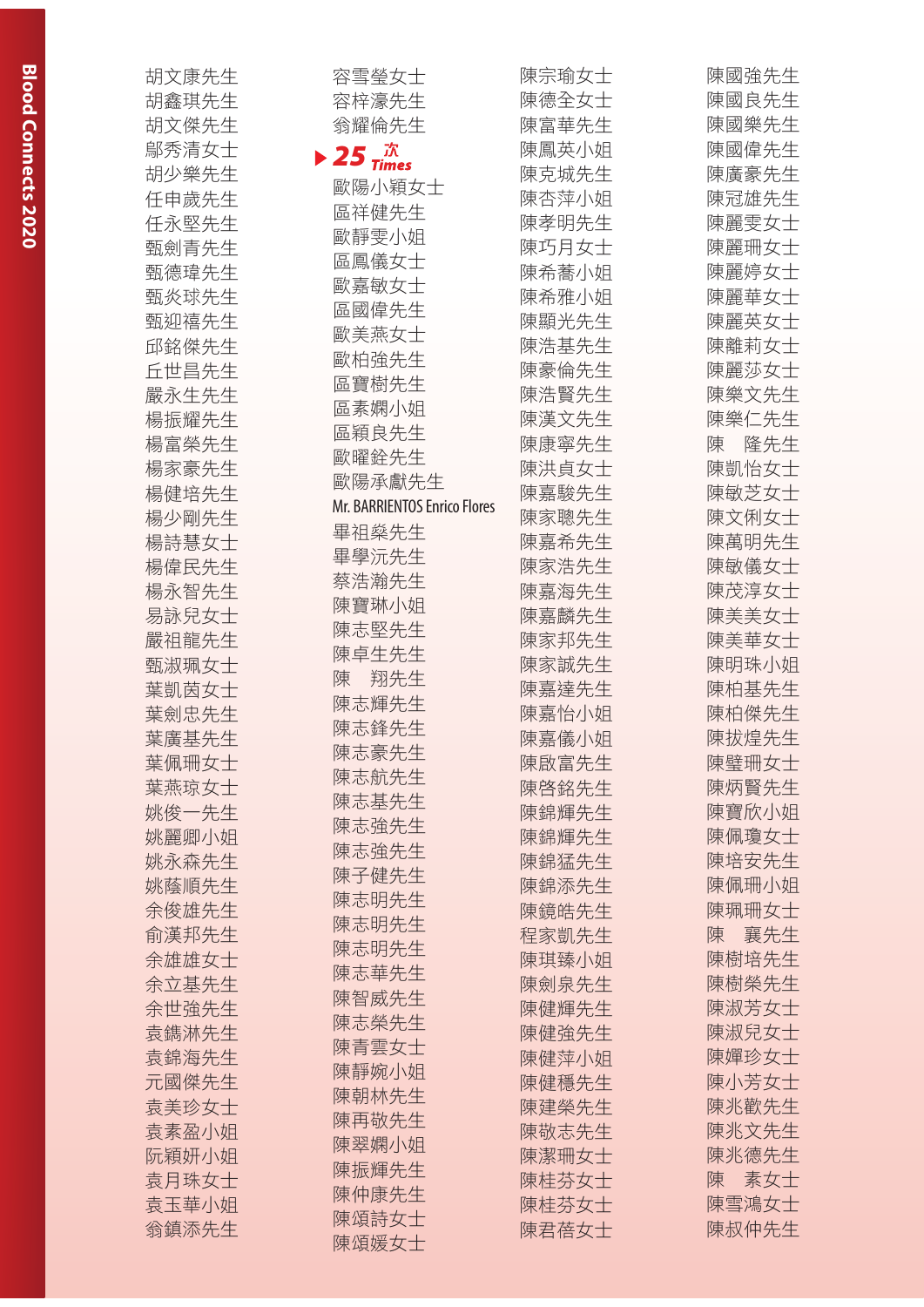| 陳淑嫺女士    | 陳宇晴女士    | 鄭文輝先生 | 張恒宇先生 |
|----------|----------|-------|-------|
| 陳心怡女士    | 陳宇軒先生    | 鄭民勇先生 | 張凱琳女士 |
| 陳德璋先生    | 陳羽寧先生    | 鄭美儀女士 | 張學妍女士 |
| 陳德豪先生    | 陳宇彤女士    | 鄭雅芝女士 | 張翰銘先生 |
| 陳德光先生    | 陳婉君女士    | 鄭銀裕先生 | 張家駿先生 |
| 陳德民先生    | 陳月芳女士    | 鄭柏來先生 | 張家雯女士 |
| 陳迪麟先生    | 陳月寶小姐    | 程碧芬女士 | 張家和先生 |
| 陳天樂先生    | 陳煜泉先生    | 鄭炳權先生 | 張嘉盈小姐 |
| 陳庭誌先生    | 陳旭亮先生    | 鄭炳森先生 | 張金圓女士 |
| 陳增明先生    | 陳玉蓮女士    | 鄭佩霞女士 | 張國賢先生 |
| 陳梓軒先生    | 陳玉萍小姐    | 鄭佩儀女士 | 張良達先生 |
| 陳芷筠小姐    | 陳子明先生    | 鄭世明先生 | 張力允先生 |
| 陳鋅栶小姐    | 張銘澤先生    | 鄭灶嬌女士 | 張美美女士 |
| 陳東儀小姐    | 張柏皓先生    | 鄭紹明先生 | 張文傑先生 |
| 陳子強先生    | 章倩婷小姐    | 鄭德邦先生 | 張敏麗女士 |
| 陳子健先生    | 周鳳華女士    | 鄭德賢先生 | 張美芬女士 |
| 陳慧中女士    | 曹可兒女士    | 鄭霆傑先生 | 張美莉女士 |
| 陳偉芬女士    | 周志明先生    | 鄭道昭先生 | 張明政先生 |
| 陳偉漢先生    | 周振鴻先生    | 鄭偉浩先生 | 張曉麟先生 |
| 陳偉雄先生    | 芙女士<br>鄒 | 鄭偉文先生 | 張碧君小姐 |
| 陳偉洪先生    | 周灝駿先生    | 鄭惠賢先生 | 蔣寶玉小姐 |
| 陳偉文先生    | 周浩賢先生    | 鄭永鋒先生 | 張佩佩女士 |
| 陳偉明先生    | 果小姐<br>周 | 鄭榮森先生 | 張尚禮先生 |
| 陳偉明先生    | 巢光榮先生    | 鄭裕榮先生 | 張斯明女士 |
| 陳慧萍女士    | 鄒潘霖先生    | 鄭育津先生 | 張淑儀女士 |
| 陳偉迅先生    | 仇錦嫻小姐    | 鄭玉心小姐 | 張舜剴先生 |
| 陳煒森先生    | 周耀麟先生    | 張玉麟先生 | 張淑雯女士 |
| 陳偉達先生    | 周耀明先生    | 卓翔宇先生 | 張德廉先生 |
| 陳煒彤小姐    | 周婉霞女士    | 卓駿峰先生 | 張達峰先生 |
| 陳惠儀女士    | 池碧珊女士    | 卓明珠女士 | 張子浩先生 |
| 陳偉英小姐    | 謝偉國先生    | 張志雄先生 | 張子儀先生 |
| 陳惠英女士    | 陳子明先生    | 張志洪先生 | 張偉俊先生 |
| 陳偉業先生    | 陳翠好女士    | 張志文先生 | 張偉強先生 |
| 陳宏謀先生    | 陳兆璋先生    | 張志明先生 | 張偉林先生 |
| 皓先生<br>陳 | 陳婉珠女士    | 張志明先生 | 張偉鑾先生 |
| 陳穎熹小姐    | 鄭燉杰先生    | 張志北先生 | 張偉倫先生 |
| 陳永勤先生    | 鄭志光先生    | 張志偉先生 | 張偉邦先生 |
| 陳穎珊小姐    | 鄭智雯小姐    | 張志玉女士 | 張惠珊女士 |
| 陳詠誼女士    | 鄭真真女士    | 張靜敏女士 | 張維德先生 |
| 陳任遠先生    | 鄭浩雲女士    | 張朝亮先生 | 張泓翰先生 |
| 陳幼君小姐    | 鄭康進先生    | 張楚茜女士 | 張永全先生 |
| 陳依雯女士    | 鄭健聰先生    | 張楚東先生 | 張滬粵先生 |
| 陳綺美女士    | 鄭景欣小姐    | 章俊傑先生 | 張若傑先生 |
| 陳綺雲女士    | 鄭潔華女士    | 張俊傑先生 | 張燕儀小姐 |
| 陳英傑先生    | 鄭潔瑩女士    | 張振綱先生 | 張應財先生 |
| 陳耀昌先生    | 鄭國輝先生    | 張中耀先生 | 張耀忠先生 |
| 陳耀鋒先生    | 鄭國開先生    | 張仲揚先生 | 張婉兒小姐 |
| 陳耀恆先生    | 鄭麗嫻小姐    | 張鳳慈小姐 | 張悦海先生 |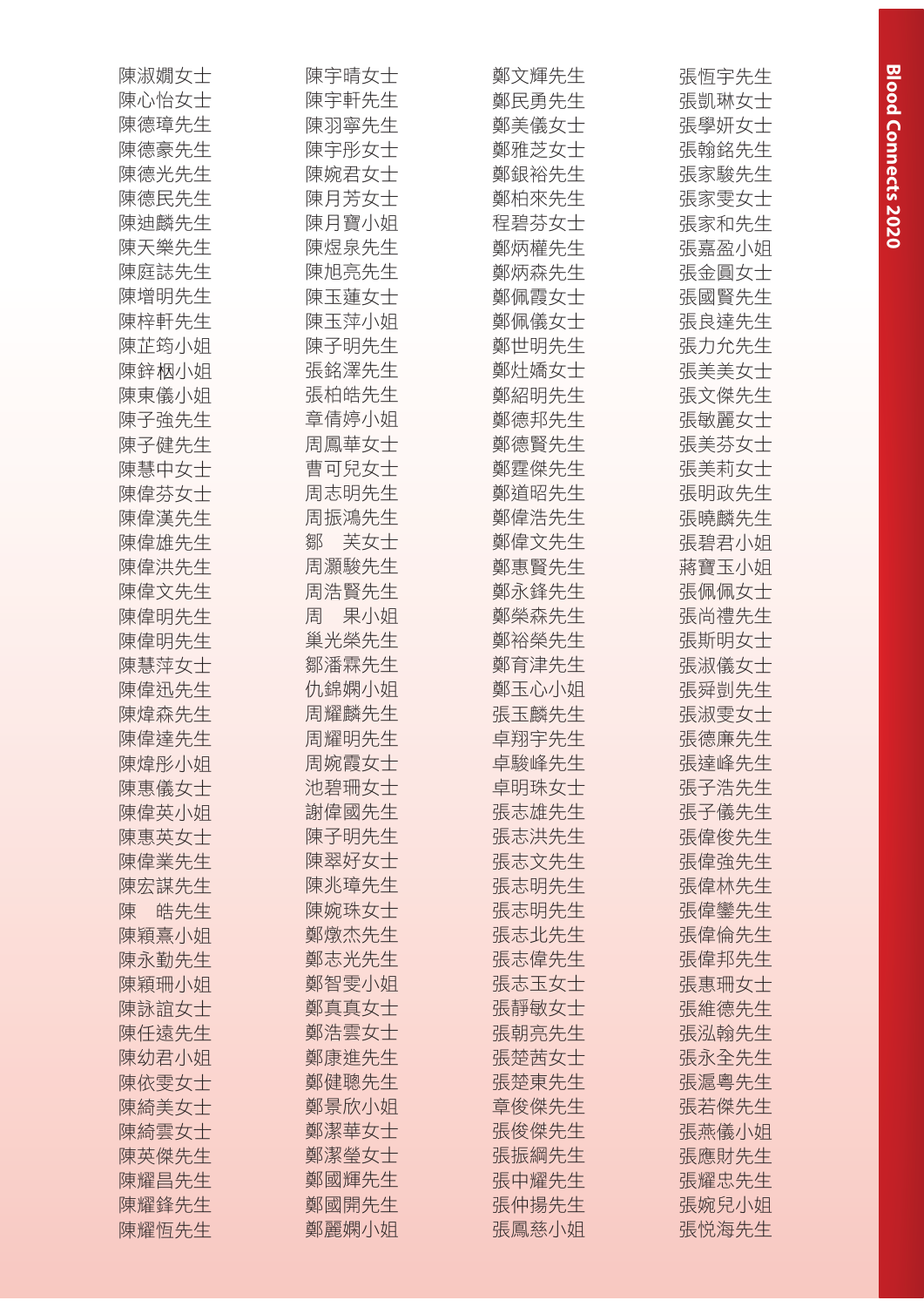| 張鈺儀女士  | 周凱玲小姐 | 祝月芬女士               | 方霆鋒先生                |
|--------|-------|---------------------|----------------------|
| 張盧躍明先生 | 周漢昌先生 | 秦佩兒女士               | 方偉熙先生                |
| 植德康先生  | 周家誠先生 | 鍾寶珠女士               | 方慧斌先生                |
| 池興偉先生  | 周國良先生 | 鍾秋容小姐               | 方詠心女士                |
| 戚居富先生  | 鄒麗卿女士 | 鍾志成先生               | 方彥喬小姐                |
| 戚本衡先生  | 周敏輝女士 | 鍾致遠先生               | 傅世麒先生                |
| 詹寶儀小姐  | 周修俊先生 | 鍾展鵬先生               | 符偉強先生                |
| 詹佩雯小姐  | 周信輝先生 | 鍾展慧小姐               | 馮卓程先生                |
| 錢倩玉小姐  | 周順海先生 | 鍾嘉希小姐               | 馮展茵小姐                |
| 程可欣女士  | 周舜婷小姐 | 鍾繼志先生               | 馮曉筠女士                |
| 程國華先生  | 周荻薇女士 | 宗潔梅女士               | 馮海恩先生                |
| 程心怡小姐  | 周子進先生 | 鍾貴強先生               | 馮海欣女士                |
| 趙丹琳女士  | 周惠嫻小姐 | 鍾勵彤小姐               | 馮嘉慧女士                |
| 趙家豪先生  | 周偉強先生 | 鍾慕芝小姐               | 馮建祺先生                |
| 趙麗娟女士  | 周偉良先生 | 鍾柏濤先生               | 馮健庭女士                |
| 趙汶錦先生  | 周穎儀小姐 | 鍾佩芬女士               | 馮國聰先生                |
| 趙文麗小姐  | 周燕萍女士 | 鍾秀芳女士               | 馮明偉先生                |
| 趙寶娟女士  | 周玉嬌女士 | 鍾思穎小姐               | 馮滿堂先生                |
| 趙承鈞先生  | 蔡卓成先生 | 鍾子欣女士               | 馮碧珊小姐                |
| 趙新宏先生  | 蔡兆樑先生 | 鍾惠清女士               | 馮尚兒女士                |
| 趙仕然先生  | 蔡汝文先生 | 鍾偉謙先生               | 馮雪儀女士                |
| 趙子聰先生  | 朱子筠女士 | 仲惟龍先生               | 馮仕誠先生                |
| 趙惠儀女士  | 朱翠媚女士 | 鍾媛婷女士               | 馮梓軒先生                |
| 趙永康先生  | 朱曉蕾小姐 | 鍾恩諾小姐               | 馮慧美女士                |
| 趙婉婷女士  | 朱浩恩先生 | 鍾炘妡女士               | 馮惠森先生                |
| 曹紅堅先生  | 朱家俊先生 | 鍾艷冰女士               | 馮慧妍女士                |
| 左穎德女士  | 朱家良先生 | 鍾艷雲女士               | 馮詠生先生                |
| 蔡智祥先生  | 朱錦興先生 | 鍾耀鳴先生               | 馮逸姿小姐                |
| 蔡嘉寶女士  | 朱健威先生 | 鍾雨津先生               | 賈世明先生                |
| 蔡家偉先生  | 朱傑銓先生 | 鍾玉青女士               | 靳文禮先生                |
| 蔡國廉先生  | 朱國權先生 | 戴凱亮先生               | 郭金生先生                |
| 蔡麗怡女士  | 朱敏儀女士 | Ms. ENDAH-RAHMAWATI | 魏偉利先生                |
| 蔡明達先生  | 朱寶齡女士 | 范凱盈女士               | 奚美琴小姐                |
| 蔡妙娟女士  | 朱寶賢女士 | 樊家維先生               | 何成謙先生                |
| 蔡碧慧女士  | 朱少輝先生 | 樊金成先生               | 何康明先生                |
| 蔡偉豪先生  | 朱梓雲先生 | 樊臘春女士               | Ms. HENSON Luz Abuda |
| 蔡妍菁女士  | 朱慧賢小姐 | 范瑞麟先生               | 何志輝先生                |
| 蔡鋭昌先生  | 朱允行先生 | 范月迎小姐               | 何志亮先生                |
| 卓永健先生  | 朱雲建先生 | 霍焯焜先生               | 何志華先生                |
| 莊朝青女士  | 朱永秀小姐 | 霍志宗先生               | 何志偉先生                |
| 莊學慵先生  | 朱延年先生 | 霍志恒先生               | 何志永先生                |
| 莊梓鋒先生  | 朱玉筠女士 | 霍東駩先生               | 何俊耀先生                |
| 莊偉忠先生  | 朱煜良先生 | 霍敏翹小姐               | 何浩波先生                |
| 莊友梅女士  | 朱詠勛女士 | 霍穎心女士               | 何凱琪女士                |
| 周志君先生  | 徐家麗小姐 | 霍耀威先生               | 何海棠女士                |
| 周俊延先生  | 徐文耀先生 | 方志忠先生               | 何浩威先生                |
| 周浩輝先生  | 徐美好女士 | 方錦奎先生               | 何紅蓮小姐                |
| 周皓珊小姐  | 徐炳輝先生 | 方雅琴女士               | 何嘉輝先生                |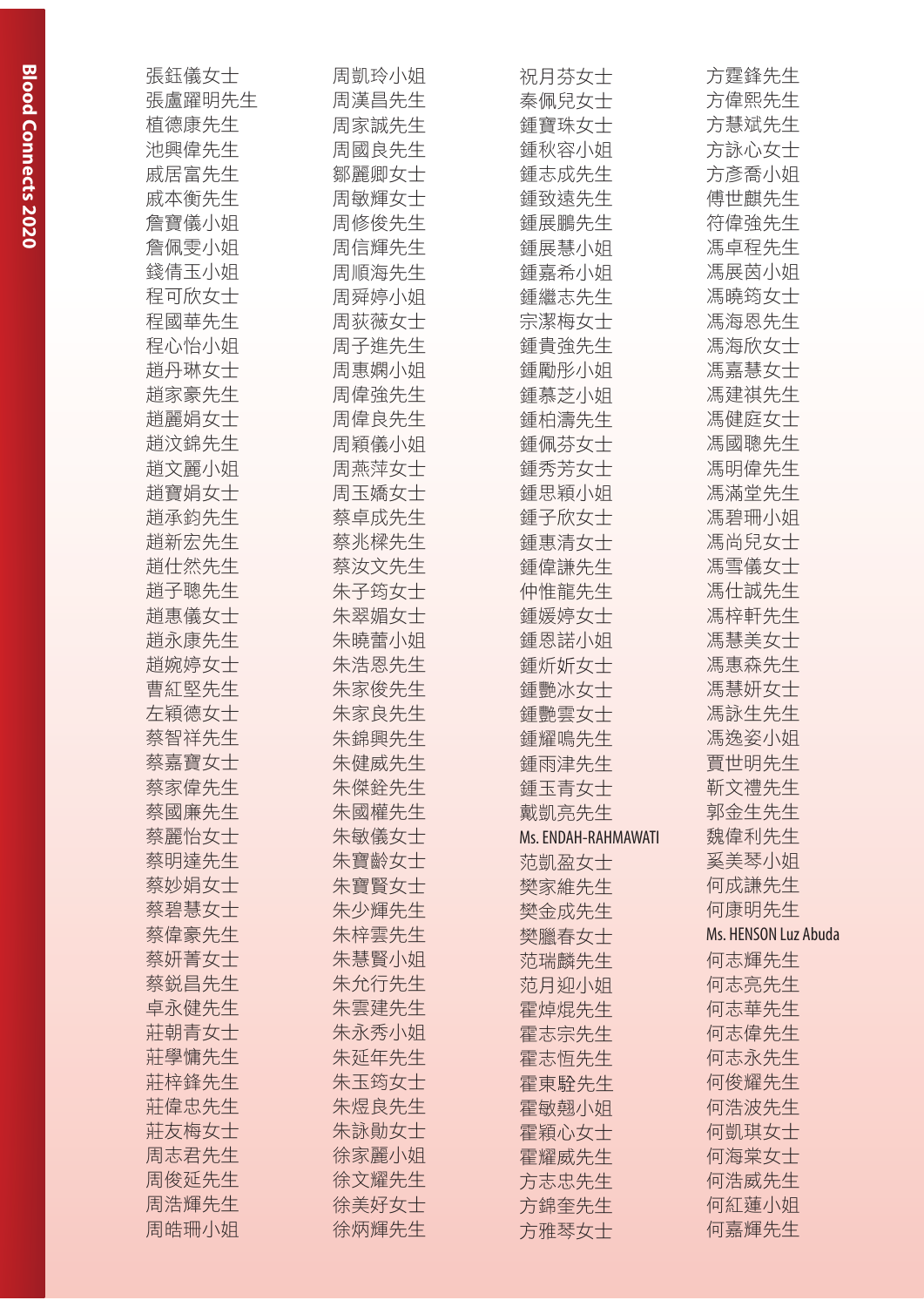| 何家祺先生 | 何月華女士    | 洪映珊小姐 | 江凱宏先生 |
|-------|----------|-------|-------|
| 何嘉琪小姐 | 旭先生<br>何 | 洪玉鳳女士 | 江家澤先生 |
| 何嘉麗女士 | 何劉家錦女士   | 葉俊輝先生 | 鄺平山先生 |
| 何嘉寶小姐 | 韓智聰先生    | 葉灝源先生 | 江偉生先生 |
| 何嘉婷女士 | 韓俊賢先生    | 葉錦霞小姐 | 江穎思小姐 |
| 何家威先生 | 韓嘉欣女士    | 葉鑑霆先生 | 江玉儀女士 |
| 何嘉茵小姐 | 韓兆明先生    | 葉官偉先生 | 顧翠筠女士 |
| 何嘉欣女士 | 韓韻芝女士    | 葉岳峯先生 | 顧美詩小姐 |
| 何啟麟先生 | 賀致勇先生    | 葉碧秀女士 | 灌嘉琳小姐 |
| 何錦倫先生 | 賀鳳娥小姐    | 葉紹翔先生 | 關兆炘先生 |
| 何嘉宜女士 | 何巧慧女士    | 葉淑茵女士 | 鄞燕玲女士 |
| 何建昌先生 | 徐成智先生    | 葉偉聰先生 | 龔智豪先生 |
| 何健龍先生 | 黃荻稀先生    | 余冠忠先生 | 龔麗頤女士 |
| 何健明先生 | 許志偉先生    | 姚佩玉女士 | 龔思琪女士 |
| 何潔玲女士 | 許展文先生    | 詹肖蘭女士 | 郭兆南先生 |
| 何潔敏女士 | 許靜雯小姐    | 莊頌賢先生 | 季祖兒先生 |
| 何江濤先生 | 許俊文先生    | 周振雄先生 | 關智能先生 |
| 何文聰先生 | 許春成先生    | 賈亦恒女士 | 關展揚先生 |
| 何文漢先生 | 許仲欣小姐    | 甘啟文先生 | 關靜儀女士 |
| 何敏儀小姐 | 許弘基先生    | 金國忠先生 | 關超恒先生 |
| 何明載先生 | 許建忠先生    | 甘秀嫺女士 | 關駿傑先生 |
| 何雅詩小姐 | 許景新先生    | 甘晉匡先生 | 關幸儀先生 |
| 何靄玲女士 | 許潔華女士    | 甘惠儀小姐 | 關浩傑先生 |
| 何沛錕先生 | 許國華先生    | 甘永聰先生 | 關學明先生 |
| 何秀全先生 | 許文輝先生    | 簡卓健先生 | 關嘉昌先生 |
| 何瑞琪先生 | 許鈉爾女士    | 簡俊傑先生 | 關敬韜先生 |
| 何昇雄先生 | 許錦華先生    | 簡恆智先生 | 關國誠先生 |
| 何肇璋先生 | 許沛賢小姐    | 簡建文先生 | 關沛偉先生 |
| 何少蓮女士 | 許譽曦先生    | 簡柏朗先生 | 關少芬女士 |
| 何雪瑛女士 | 許壽慈先生    | 簡小平女士 | 關瑞玲女士 |
| 何淬恒先生 | 許瑞強先生    | 簡偉佳先生 | 關紫楓小姐 |
| 何淑貞女士 | 許瑞賢女士    | 簡佑民先生 | 關子唯先生 |
| 何淑珍女士 | 許懷坤先生    | 紀進益先生 | 關華有先生 |
| 何淑儀女十 | 許榮基先生    | 姜啟昇先生 | 關惠珊女士 |
| 何淑燕女士 | 許永光先生    | 姜國禧先生 | 關慧賢女士 |
| 何大根先生 | 許益芳女士    | 姜焯耀先生 | 關穎晞女士 |
| 何梓健先生 | 譚匡利小姐    | 喬玉榮小姐 | 關耀明先生 |
| 何東華先生 | 熊亞冰小姐    | 高卓威先生 | 郭致良先生 |
| 何惠蓮女士 | 洪章堅先生    | 高智明先生 | 郭志榮先生 |
| 何煒楠先生 | 熊家寶先生    | 高荃榕女士 | 郭鳳霞女士 |
| 何煒彤女士 | 洪嘉怡小姐    | 高振雄先生 | 郭慶祺先生 |
| 何穎軒先生 | 孔國榮先生    | 高景怡小姐 | 郭凱敏女士 |
| 何榮鈴女士 | 洪<br>荔小姐 | 高桂萍女士 | 郭凱兒女士 |
| 何儀寧女士 | 洪曼珊小姐    | 高艷儀女士 | 郭家輝先生 |
| 何耀輝先生 | 洪寶華小姐    | 郭文瑜小姐 | 郭敬霆先生 |
| 何耀勳先生 | 熊淑敏女士    | 郭耀邦先生 | 郭朗明女士 |
| 何耀民先生 | 洪宏達先生    | 江志偉先生 | 郭敏程小姐 |
| 何元新先生 | 洪永健先生    | 江重凌先生 | 郭文龍先生 |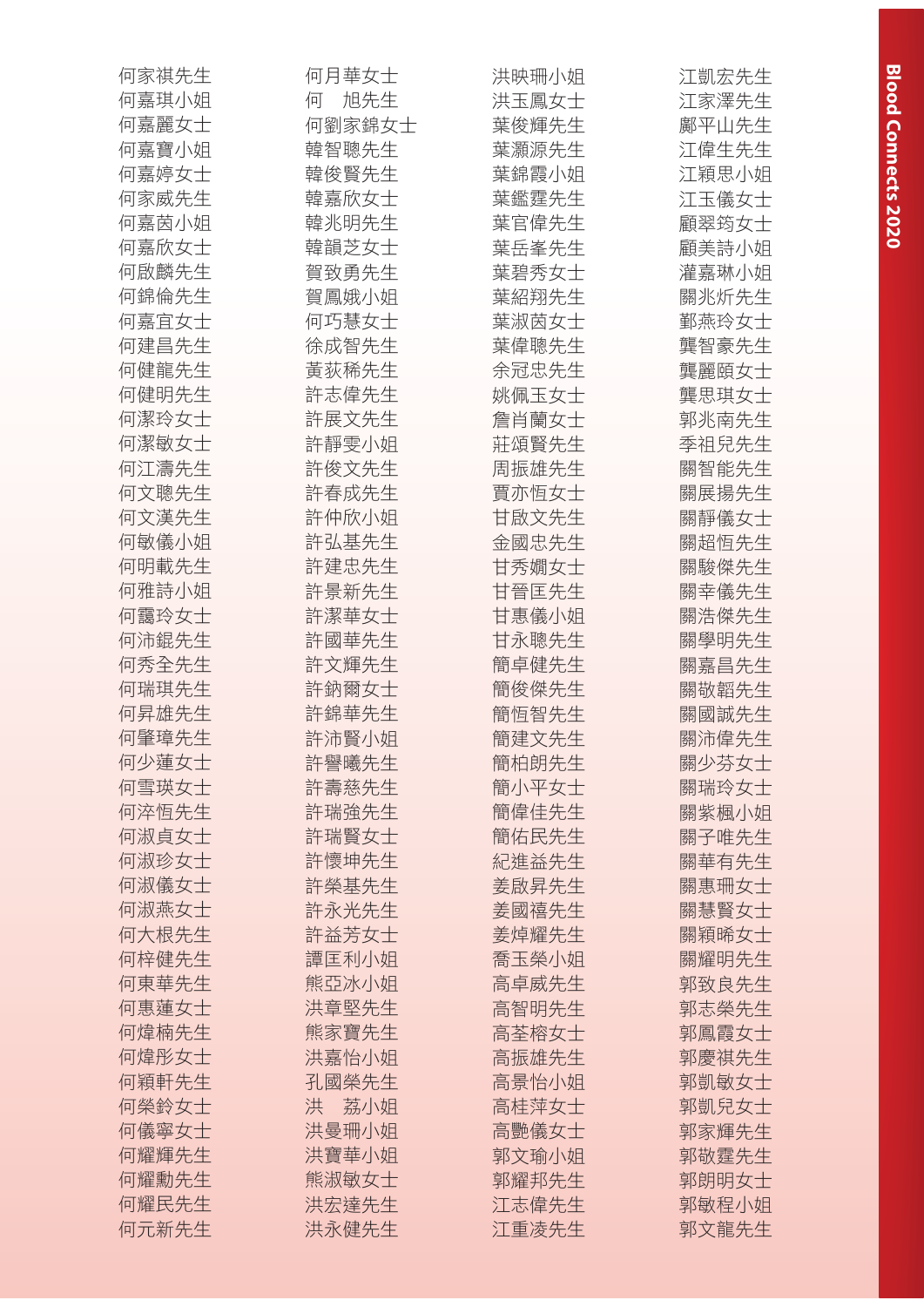| 郭藹慈小姐 | 黎瑞香小姐 | 林根源先生 | 劉志傑先生     |
|-------|-------|-------|-----------|
| 郭舜君小姐 | 黎詩雅女士 | 林群傑先生 | 劉志安先生     |
| 郭慧姿女士 | 黎詩佩女士 | 林國財先生 | 劉志偉先生     |
| 郭惠芳女士 | 賴東芳小姐 | 林麗琴女士 | 劉展平先生     |
| 郭偉傑先生 | 黎惠貞女士 | 林麗明小姐 | 劉再明先生     |
| 郭偉文先生 | 賴偉豪先生 | 林麗萍小姐 | 劉彩雲女士     |
| 郭永安先生 | 黎慧詩女士 | 林立康先生 | 俊先生<br>劉  |
| 郭綺珊女士 | 黎永輝先生 | 林來興先生 | 劉偉豪先生     |
| 郭曜東先生 | 黎永輝先生 | 林文技先生 | 劉家昌先生     |
| 郭俞皚先生 | 賴穎敏女士 | 林敏慧女士 | 劉家發先生     |
| 郭玉龍先生 | 黎穎珊小姐 | 林敏儀女士 | 劉嘉妹女士     |
| 郭潤泉先生 | 黎壹東先生 | 林美儀小姐 | 劉嘉偉先生     |
| 郭雍華先生 | 黎應煖先生 | 林明海先生 | 劉家偉先生     |
| 鄺志堅先生 | 黎耀忠先生 | 林妙欣女士 | 劉嘉兒女士     |
| 鄺中明先生 | 黎耀恒先生 | 林南鴻先生 | 劉錦蘭女士     |
| 鄺芙玉女士 | 賴翊瑩小姐 | 林佩珊小姐 | 劉錦添先生     |
| 鄺凱峰先生 | 黎婉芳女士 | 林佩儀女士 | 劉建亨先生     |
| 鄺嘉寶小姐 | 黎遠樂先生 | 林世榮先生 | 劉健國先生     |
| 鄺錦棠先生 | 黎旭洪先生 | 林先德先生 | 劉潔華小姐     |
| 鄺健熹先生 | 黎玉潔女士 | 林善怡小姐 | 劉國傑先生     |
| 鄺健信先生 | 林卓鋒先生 | 林聖方先生 | 劉麗珠女士     |
| 鄺國華先生 | 林卓佳先生 | 林素霞小姐 | 劉文軒先生     |
| 鄺淮萱女士 | 林志豪先生 | 林淑卿女士 | 劉文華先生     |
| 黎穎影小姐 | 林子健先生 | 林思明女士 | 劉文慧女士     |
| 黎志昌先生 | 林志勁先生 | 林詩欣女士 | 美小姐<br>楽川 |
| 黎智聰先生 | 林志斌先生 | 林淡蓮小姐 | 劉毅羚小姐     |
| 黎志良先生 | 林智穎女士 | 林子建先生 | 劉愛媚女士     |
| 黎志偉先生 | 林智洋先生 | 林子健先生 | 劉愛美小姐     |
| 黎熙維先生 | 林智勇先生 | 林芷瑩小姐 | 劉伯葉先生     |
| 賴曉筠女士 | 林 鶄先生 | 林華昌先生 | 劉佩貞女士     |
| 賴海萍先生 | 林彩鳳小姐 | 林偉聰先生 | 劉世釗先生     |
| 黎凱賢女士 | 林俊樂先生 | 林惠君小姐 | 劉世基先生     |
| 黎鶴森先生 | 林鎮民先生 | 林偉成先生 | 劉承業先生     |
| 黎嘉豪先生 | 林俊南先生 | 林偉榕先生 | 劉達成先生     |
| 黎嘉榮先生 | 林進耀先生 | 林偉賢先生 | 劉<br>添先生  |
| 賴錦連女士 | 林輝煌先生 | 林偉業先生 | 劉趣怡女士     |
| 黎錦華先生 | 林曉霞女士 | 林永強先生 | 劉子仲先生     |
| 黎錦源先生 | 林浩昇先生 | 林奕希先生 | 劉梓深先生     |
| 黎健生先生 | 林凱兒女士 | 林彥棓先生 | 劉偉強先生     |
| 黎國貞女士 | 林嘉輝先生 | 林應樂先生 | 劉偉強先生     |
| 賴國偉先生 | 林嘉誠先生 | 林汝芳女士 | 劉偉傑先生     |
| 黎冠鋒先生 | 林嘉友先生 | 林宇軒先生 | 劉慧琳女士     |
| 黎文漢先生 | 林佳裕先生 | 林淵泉先生 | 劉永雄先生     |
| 黎民星先生 | 林錦棠先生 | 林元灝先生 | 劉詠珊女士     |
| 黎寶琼女士 | 林建征先生 | 林玉輝先生 | 劉欣農先生     |
| 黎佩君女士 | 林健娜小姐 | 劉景輝先生 | 研女士<br>劉  |
| 黎少萍小姐 | 林健兒先生 | 劉志雄先生 | 劉燁樺小姐     |
| 黎瑞昌先生 | 林競輝先生 | 劉志堅先生 | 劉耀康先生     |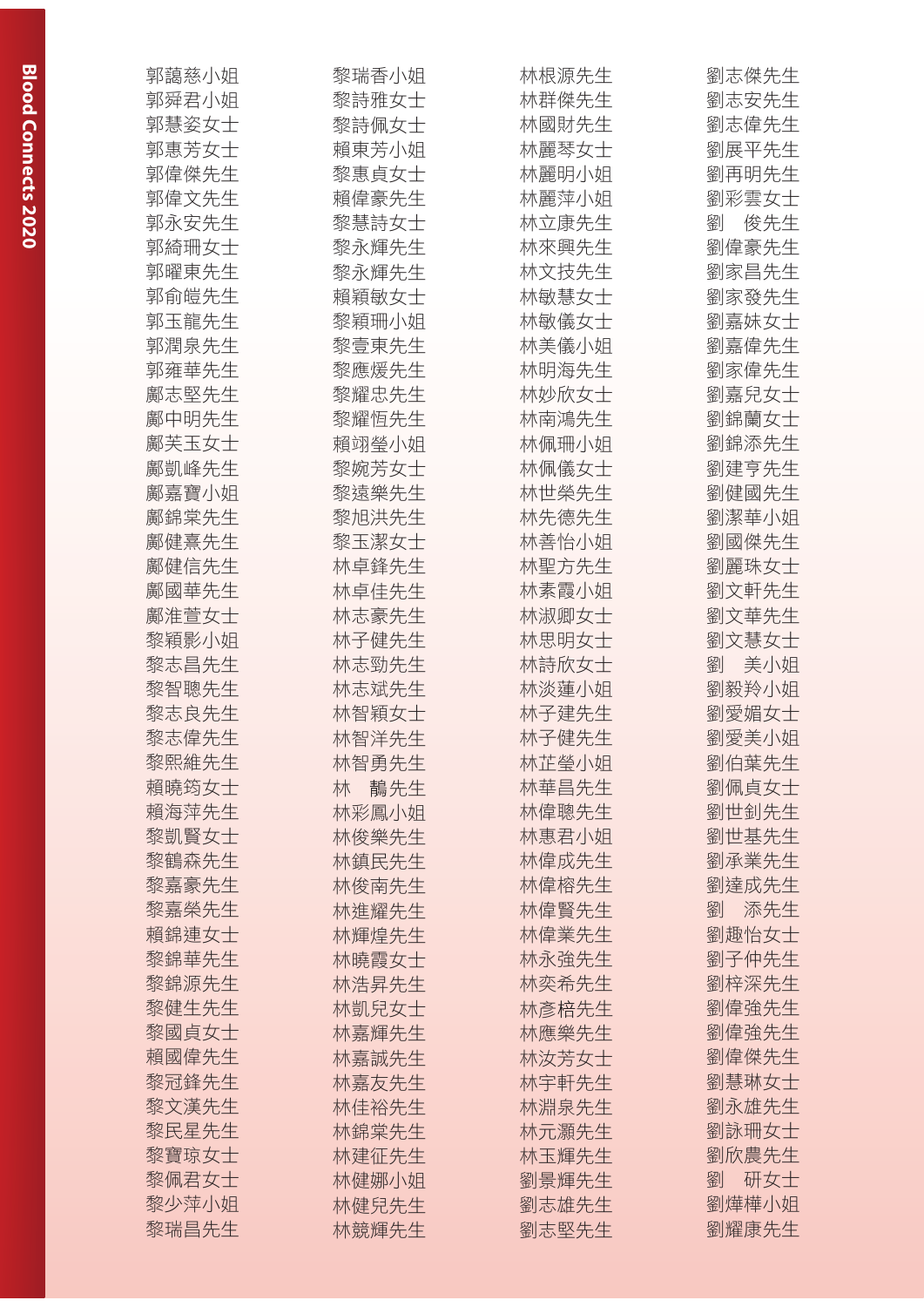| 劉宇謙先生<br>李學熙先生<br>李詠賢小姐<br>梁健昌先生<br>劉婉霞女士<br>李漢強先生<br>李逸鳴先生<br>梁健光先生<br>劉婉儀女士<br>李漢明先生<br>李懿珊小姐<br>梁健萍小姐<br>劉玉蓮女士<br>李翰南先生<br>李彥楠小姐<br>梁敬賢先生<br>劉玉瑩女士<br>李漢華先生<br>李月明女士<br>梁潔貞女士<br>劉潤檸先生<br>李樂軒女士<br>李月英女士<br>梁傑龍女士<br>羅翠兒女士<br>李家樂先生<br>梁煥賢女士<br>梁貴香女士<br>羅卓斌先生<br>李家麟先生<br>梁誌聰先生<br>梁國輝先生<br>羅卓煌先生<br>李家業先生<br>梁志聰先生<br>梁國鼎先生<br>羅智豪先生<br>李啟雄先生<br>梁知行先生<br>梁文軒先生<br>羅智威先生<br>李劍英先生<br>梁文敬先生<br>梁智浩先生<br>李建忠先生<br>梁芷敏女士<br>羅晉軒先生<br>梁安嵋小姐<br>羅振華先生<br>李競母先生<br>梁志平先生<br>梁炳霖先生<br>羅宗仁先生<br>李桂嫦女士<br>梁智信先生<br>梁佩慈女士<br>羅嘉聲先生<br>李國標先生<br>梁志信先生<br>梁沛欣女士<br>羅錦釗先生<br>利國成先生<br>梁志華先生<br>梁佩儀女士<br>羅嘉麒先生<br>利國威先生<br>梁志遠先生<br>梁沛然先生<br>羅國輝先生<br>李麗貞女士<br>梁志遠先生<br>梁世豪先生<br>羅文傑先生<br>李麗欣女士<br>梁植祺先生<br>梁石文先生<br>羅文迪先生<br>李文烈先生<br>梁靜嫻女士<br>梁兆星先生<br>羅文曜先生<br>李文諾先生<br>梁峻豪先生<br>梁小冰女士<br>羅銘峰先生<br>李立文先生<br>梁鎮昇先生<br>梁兆祺先生<br>羅木賢小姐<br>李雅儀女士<br>梁俊華先生<br>梁少倫先生<br>羅雅妍女士<br>李柏軒先生<br>梁震宇先生<br>梁兆邦先生<br>羅淑儀女士<br>李世恒先生<br>梁瑞蘭女士<br>梁重謙先生<br>梁仲兒小姐<br>羅兆聰先生<br>李世良先生<br>梁淑嫻女士<br>羅兆和先生<br>梁淑萍女士<br>李秀芳女士<br>梁盛聰先生<br>羅小燕女士<br>李秀蓮女士<br>梁富鴻先生<br>梁司琪女士<br>羅瑞田先生<br>梁庫銘先生<br>李錫鴻先生<br>梁達偉先生<br>羅達雄先生<br>李倩儀女士<br>梁鳳霞女士<br>梁迪新先生<br>羅偉輝先生<br>利少權先生<br>梁豈瑋先生<br>梁天鋒先生<br>羅慧雯小姐<br>李兆麟先生<br>梁浩強先生<br>梁晉健先生<br>羅永坤先生<br>李雪盈女士<br>梁豪恩女士<br>梁子軒先生<br>羅泳欣女士<br>李思河女士<br>梁海宏先生<br>梁子鍵先生<br>羅彥婷小姐<br>李德均先生<br>梁家駿先生<br>梁苳芝女士<br>羅英章先生<br>李迪麒先生<br>梁嘉峰先生<br>梁惠芬女士<br>羅玉鳳女士<br>李韜宇先生<br>梁嘉豪先生<br>梁慧嫻女士<br>李澤權先生<br>李子軒先生<br>梁珈琳小姐<br>梁偉基先生<br>李袖葦先生<br>李華沛先生<br>梁嘉美女士<br>梁偉健先生<br>李志豪先生<br>李偉昌先生<br>梁家柏先生<br>梁煒堃先生<br>李志強先生<br>梁嘉儀女士<br>李煒祖先生<br>梁偉光先生<br>李靜杰女士<br>李維忠先生<br>梁啟榮先生<br>梁偉明先生<br>李昭明先生<br>李煒立先生<br>梁錦輝先生<br>梁慧儀女士<br>李<br>俊先生<br>李藴聰先生<br>梁錦汶小姐<br>梁穩光先生<br>李進萍先生<br>李韻詩小姐<br>梁錦茵小姐<br>梁雲英小姐<br>李俊賢先生<br>利永祥先生<br>梁淇鋒先生<br>梁永福先生<br>李仲良先生<br>李永康先生<br>梁奇榮先生 | 劉耀光先生 | 李凱盈女士 | 李榮橋先生 | 梁劍修先生 |
|----------------------------------------------------------------------------------------------------------------------------------------------------------------------------------------------------------------------------------------------------------------------------------------------------------------------------------------------------------------------------------------------------------------------------------------------------------------------------------------------------------------------------------------------------------------------------------------------------------------------------------------------------------------------------------------------------------------------------------------------------------------------------------------------------------------------------------------------------------------------------------------------------------------------------------------------------------------------------------------------------------------------------------------------------------------------------------------------------------------------------------------------------------------------------------------------------------------------------------------------------------------------------------------------------------------------------------------------------------------------------------------------------------------------------------------------------------------------------------------------------------------------------------------------------------------------------------------------------------------------------------------------------------------------------------------------------------------------------------------------------|-------|-------|-------|-------|
|                                                                                                                                                                                                                                                                                                                                                                                                                                                                                                                                                                                                                                                                                                                                                                                                                                                                                                                                                                                                                                                                                                                                                                                                                                                                                                                                                                                                                                                                                                                                                                                                                                                                                                                                                    |       |       |       |       |
|                                                                                                                                                                                                                                                                                                                                                                                                                                                                                                                                                                                                                                                                                                                                                                                                                                                                                                                                                                                                                                                                                                                                                                                                                                                                                                                                                                                                                                                                                                                                                                                                                                                                                                                                                    |       |       |       |       |
|                                                                                                                                                                                                                                                                                                                                                                                                                                                                                                                                                                                                                                                                                                                                                                                                                                                                                                                                                                                                                                                                                                                                                                                                                                                                                                                                                                                                                                                                                                                                                                                                                                                                                                                                                    |       |       |       |       |
|                                                                                                                                                                                                                                                                                                                                                                                                                                                                                                                                                                                                                                                                                                                                                                                                                                                                                                                                                                                                                                                                                                                                                                                                                                                                                                                                                                                                                                                                                                                                                                                                                                                                                                                                                    |       |       |       |       |
|                                                                                                                                                                                                                                                                                                                                                                                                                                                                                                                                                                                                                                                                                                                                                                                                                                                                                                                                                                                                                                                                                                                                                                                                                                                                                                                                                                                                                                                                                                                                                                                                                                                                                                                                                    |       |       |       |       |
|                                                                                                                                                                                                                                                                                                                                                                                                                                                                                                                                                                                                                                                                                                                                                                                                                                                                                                                                                                                                                                                                                                                                                                                                                                                                                                                                                                                                                                                                                                                                                                                                                                                                                                                                                    |       |       |       |       |
|                                                                                                                                                                                                                                                                                                                                                                                                                                                                                                                                                                                                                                                                                                                                                                                                                                                                                                                                                                                                                                                                                                                                                                                                                                                                                                                                                                                                                                                                                                                                                                                                                                                                                                                                                    |       |       |       |       |
|                                                                                                                                                                                                                                                                                                                                                                                                                                                                                                                                                                                                                                                                                                                                                                                                                                                                                                                                                                                                                                                                                                                                                                                                                                                                                                                                                                                                                                                                                                                                                                                                                                                                                                                                                    |       |       |       |       |
|                                                                                                                                                                                                                                                                                                                                                                                                                                                                                                                                                                                                                                                                                                                                                                                                                                                                                                                                                                                                                                                                                                                                                                                                                                                                                                                                                                                                                                                                                                                                                                                                                                                                                                                                                    |       |       |       |       |
|                                                                                                                                                                                                                                                                                                                                                                                                                                                                                                                                                                                                                                                                                                                                                                                                                                                                                                                                                                                                                                                                                                                                                                                                                                                                                                                                                                                                                                                                                                                                                                                                                                                                                                                                                    |       |       |       |       |
|                                                                                                                                                                                                                                                                                                                                                                                                                                                                                                                                                                                                                                                                                                                                                                                                                                                                                                                                                                                                                                                                                                                                                                                                                                                                                                                                                                                                                                                                                                                                                                                                                                                                                                                                                    |       |       |       |       |
|                                                                                                                                                                                                                                                                                                                                                                                                                                                                                                                                                                                                                                                                                                                                                                                                                                                                                                                                                                                                                                                                                                                                                                                                                                                                                                                                                                                                                                                                                                                                                                                                                                                                                                                                                    |       |       |       |       |
|                                                                                                                                                                                                                                                                                                                                                                                                                                                                                                                                                                                                                                                                                                                                                                                                                                                                                                                                                                                                                                                                                                                                                                                                                                                                                                                                                                                                                                                                                                                                                                                                                                                                                                                                                    |       |       |       |       |
|                                                                                                                                                                                                                                                                                                                                                                                                                                                                                                                                                                                                                                                                                                                                                                                                                                                                                                                                                                                                                                                                                                                                                                                                                                                                                                                                                                                                                                                                                                                                                                                                                                                                                                                                                    |       |       |       |       |
|                                                                                                                                                                                                                                                                                                                                                                                                                                                                                                                                                                                                                                                                                                                                                                                                                                                                                                                                                                                                                                                                                                                                                                                                                                                                                                                                                                                                                                                                                                                                                                                                                                                                                                                                                    |       |       |       |       |
|                                                                                                                                                                                                                                                                                                                                                                                                                                                                                                                                                                                                                                                                                                                                                                                                                                                                                                                                                                                                                                                                                                                                                                                                                                                                                                                                                                                                                                                                                                                                                                                                                                                                                                                                                    |       |       |       |       |
|                                                                                                                                                                                                                                                                                                                                                                                                                                                                                                                                                                                                                                                                                                                                                                                                                                                                                                                                                                                                                                                                                                                                                                                                                                                                                                                                                                                                                                                                                                                                                                                                                                                                                                                                                    |       |       |       |       |
|                                                                                                                                                                                                                                                                                                                                                                                                                                                                                                                                                                                                                                                                                                                                                                                                                                                                                                                                                                                                                                                                                                                                                                                                                                                                                                                                                                                                                                                                                                                                                                                                                                                                                                                                                    |       |       |       |       |
|                                                                                                                                                                                                                                                                                                                                                                                                                                                                                                                                                                                                                                                                                                                                                                                                                                                                                                                                                                                                                                                                                                                                                                                                                                                                                                                                                                                                                                                                                                                                                                                                                                                                                                                                                    |       |       |       |       |
|                                                                                                                                                                                                                                                                                                                                                                                                                                                                                                                                                                                                                                                                                                                                                                                                                                                                                                                                                                                                                                                                                                                                                                                                                                                                                                                                                                                                                                                                                                                                                                                                                                                                                                                                                    |       |       |       |       |
|                                                                                                                                                                                                                                                                                                                                                                                                                                                                                                                                                                                                                                                                                                                                                                                                                                                                                                                                                                                                                                                                                                                                                                                                                                                                                                                                                                                                                                                                                                                                                                                                                                                                                                                                                    |       |       |       |       |
|                                                                                                                                                                                                                                                                                                                                                                                                                                                                                                                                                                                                                                                                                                                                                                                                                                                                                                                                                                                                                                                                                                                                                                                                                                                                                                                                                                                                                                                                                                                                                                                                                                                                                                                                                    |       |       |       |       |
|                                                                                                                                                                                                                                                                                                                                                                                                                                                                                                                                                                                                                                                                                                                                                                                                                                                                                                                                                                                                                                                                                                                                                                                                                                                                                                                                                                                                                                                                                                                                                                                                                                                                                                                                                    |       |       |       |       |
|                                                                                                                                                                                                                                                                                                                                                                                                                                                                                                                                                                                                                                                                                                                                                                                                                                                                                                                                                                                                                                                                                                                                                                                                                                                                                                                                                                                                                                                                                                                                                                                                                                                                                                                                                    |       |       |       |       |
|                                                                                                                                                                                                                                                                                                                                                                                                                                                                                                                                                                                                                                                                                                                                                                                                                                                                                                                                                                                                                                                                                                                                                                                                                                                                                                                                                                                                                                                                                                                                                                                                                                                                                                                                                    |       |       |       |       |
|                                                                                                                                                                                                                                                                                                                                                                                                                                                                                                                                                                                                                                                                                                                                                                                                                                                                                                                                                                                                                                                                                                                                                                                                                                                                                                                                                                                                                                                                                                                                                                                                                                                                                                                                                    |       |       |       |       |
|                                                                                                                                                                                                                                                                                                                                                                                                                                                                                                                                                                                                                                                                                                                                                                                                                                                                                                                                                                                                                                                                                                                                                                                                                                                                                                                                                                                                                                                                                                                                                                                                                                                                                                                                                    |       |       |       |       |
|                                                                                                                                                                                                                                                                                                                                                                                                                                                                                                                                                                                                                                                                                                                                                                                                                                                                                                                                                                                                                                                                                                                                                                                                                                                                                                                                                                                                                                                                                                                                                                                                                                                                                                                                                    |       |       |       |       |
|                                                                                                                                                                                                                                                                                                                                                                                                                                                                                                                                                                                                                                                                                                                                                                                                                                                                                                                                                                                                                                                                                                                                                                                                                                                                                                                                                                                                                                                                                                                                                                                                                                                                                                                                                    |       |       |       |       |
|                                                                                                                                                                                                                                                                                                                                                                                                                                                                                                                                                                                                                                                                                                                                                                                                                                                                                                                                                                                                                                                                                                                                                                                                                                                                                                                                                                                                                                                                                                                                                                                                                                                                                                                                                    |       |       |       |       |
|                                                                                                                                                                                                                                                                                                                                                                                                                                                                                                                                                                                                                                                                                                                                                                                                                                                                                                                                                                                                                                                                                                                                                                                                                                                                                                                                                                                                                                                                                                                                                                                                                                                                                                                                                    |       |       |       |       |
|                                                                                                                                                                                                                                                                                                                                                                                                                                                                                                                                                                                                                                                                                                                                                                                                                                                                                                                                                                                                                                                                                                                                                                                                                                                                                                                                                                                                                                                                                                                                                                                                                                                                                                                                                    |       |       |       |       |
|                                                                                                                                                                                                                                                                                                                                                                                                                                                                                                                                                                                                                                                                                                                                                                                                                                                                                                                                                                                                                                                                                                                                                                                                                                                                                                                                                                                                                                                                                                                                                                                                                                                                                                                                                    |       |       |       |       |
|                                                                                                                                                                                                                                                                                                                                                                                                                                                                                                                                                                                                                                                                                                                                                                                                                                                                                                                                                                                                                                                                                                                                                                                                                                                                                                                                                                                                                                                                                                                                                                                                                                                                                                                                                    |       |       |       |       |
|                                                                                                                                                                                                                                                                                                                                                                                                                                                                                                                                                                                                                                                                                                                                                                                                                                                                                                                                                                                                                                                                                                                                                                                                                                                                                                                                                                                                                                                                                                                                                                                                                                                                                                                                                    |       |       |       |       |
|                                                                                                                                                                                                                                                                                                                                                                                                                                                                                                                                                                                                                                                                                                                                                                                                                                                                                                                                                                                                                                                                                                                                                                                                                                                                                                                                                                                                                                                                                                                                                                                                                                                                                                                                                    |       |       |       |       |
|                                                                                                                                                                                                                                                                                                                                                                                                                                                                                                                                                                                                                                                                                                                                                                                                                                                                                                                                                                                                                                                                                                                                                                                                                                                                                                                                                                                                                                                                                                                                                                                                                                                                                                                                                    |       |       |       |       |
|                                                                                                                                                                                                                                                                                                                                                                                                                                                                                                                                                                                                                                                                                                                                                                                                                                                                                                                                                                                                                                                                                                                                                                                                                                                                                                                                                                                                                                                                                                                                                                                                                                                                                                                                                    |       |       |       |       |
|                                                                                                                                                                                                                                                                                                                                                                                                                                                                                                                                                                                                                                                                                                                                                                                                                                                                                                                                                                                                                                                                                                                                                                                                                                                                                                                                                                                                                                                                                                                                                                                                                                                                                                                                                    |       |       |       |       |
|                                                                                                                                                                                                                                                                                                                                                                                                                                                                                                                                                                                                                                                                                                                                                                                                                                                                                                                                                                                                                                                                                                                                                                                                                                                                                                                                                                                                                                                                                                                                                                                                                                                                                                                                                    |       |       |       |       |
|                                                                                                                                                                                                                                                                                                                                                                                                                                                                                                                                                                                                                                                                                                                                                                                                                                                                                                                                                                                                                                                                                                                                                                                                                                                                                                                                                                                                                                                                                                                                                                                                                                                                                                                                                    |       |       |       |       |
|                                                                                                                                                                                                                                                                                                                                                                                                                                                                                                                                                                                                                                                                                                                                                                                                                                                                                                                                                                                                                                                                                                                                                                                                                                                                                                                                                                                                                                                                                                                                                                                                                                                                                                                                                    |       |       |       |       |
|                                                                                                                                                                                                                                                                                                                                                                                                                                                                                                                                                                                                                                                                                                                                                                                                                                                                                                                                                                                                                                                                                                                                                                                                                                                                                                                                                                                                                                                                                                                                                                                                                                                                                                                                                    |       |       |       |       |
|                                                                                                                                                                                                                                                                                                                                                                                                                                                                                                                                                                                                                                                                                                                                                                                                                                                                                                                                                                                                                                                                                                                                                                                                                                                                                                                                                                                                                                                                                                                                                                                                                                                                                                                                                    |       |       |       |       |
|                                                                                                                                                                                                                                                                                                                                                                                                                                                                                                                                                                                                                                                                                                                                                                                                                                                                                                                                                                                                                                                                                                                                                                                                                                                                                                                                                                                                                                                                                                                                                                                                                                                                                                                                                    |       |       |       |       |
|                                                                                                                                                                                                                                                                                                                                                                                                                                                                                                                                                                                                                                                                                                                                                                                                                                                                                                                                                                                                                                                                                                                                                                                                                                                                                                                                                                                                                                                                                                                                                                                                                                                                                                                                                    |       |       |       |       |
|                                                                                                                                                                                                                                                                                                                                                                                                                                                                                                                                                                                                                                                                                                                                                                                                                                                                                                                                                                                                                                                                                                                                                                                                                                                                                                                                                                                                                                                                                                                                                                                                                                                                                                                                                    |       |       |       | 梁泳恒先生 |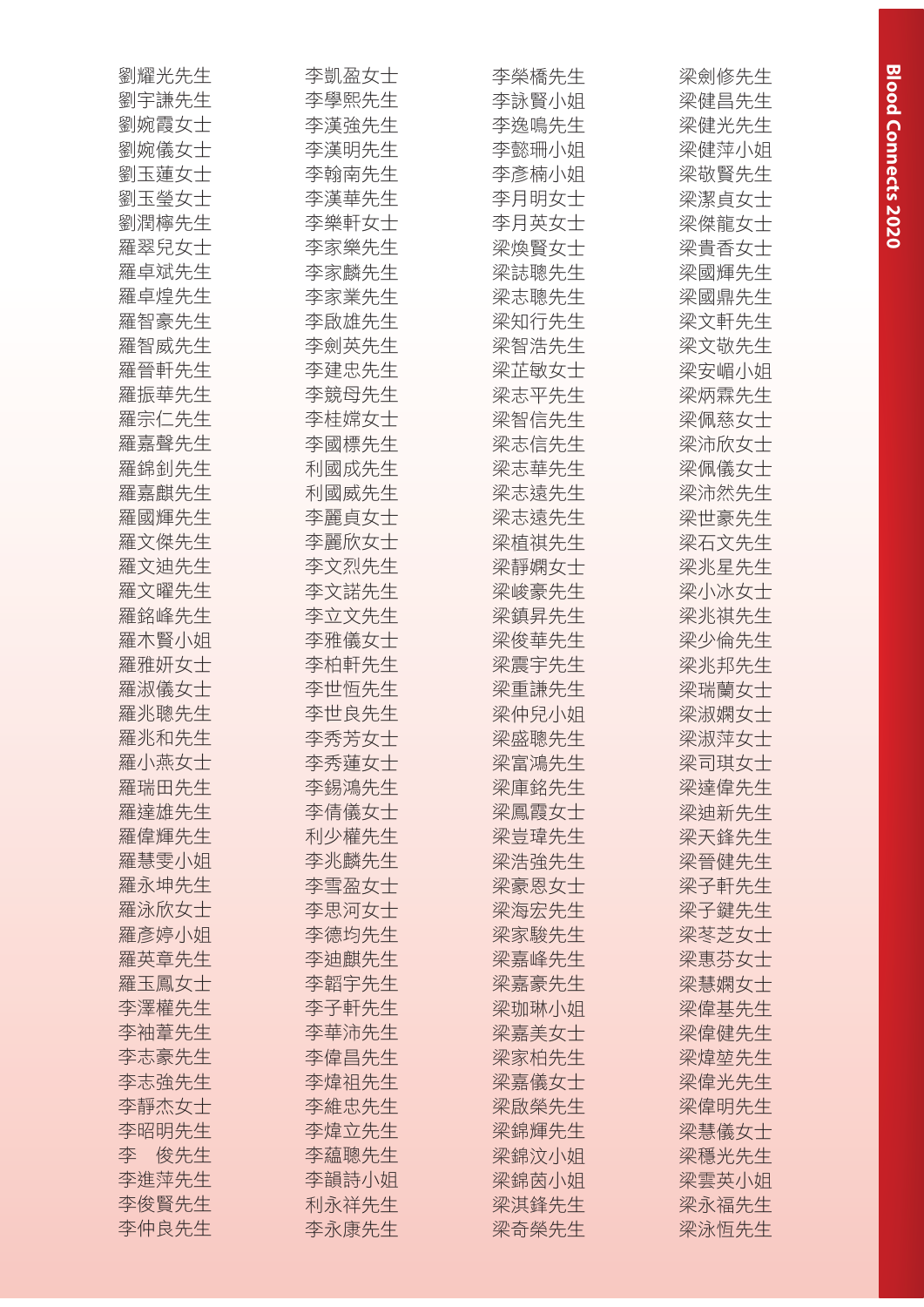| 梁詠嘉小姐    | 李芷盈小姐 | 盧嘉瑩小姐    | 倫志銘先生 |
|----------|-------|----------|-------|
| 梁永坤先生    | 李東祥先生 | 盧劍欣先生    | 倫穎恩女士 |
| 梁穎君女士    | 李維光先生 | 盧健偉先生    | 龍佩兒小姐 |
| 梁詠珊女士    | 李慧嬋女士 | 盧鏡恆先生    | 龍心琦小姐 |
| 梁爾嘉先生    | 李韋瑩小姐 | 盧君蘭小姐    | 馬子飛先生 |
| 梁英傑先生    | 李穎琪女士 | 羅國潤先生    | 馬俊豪先生 |
| 梁育嫻女士    | 李昕妍小姐 | 盧文瀚先生    | 馬凱燕小姐 |
| 梁潤常女士    | 李婉冰女士 | 盧滿堂先生    | 馬嘉文先生 |
| 廖駿熙先生    | 李玉新先生 | 盧能成先生    | 馬麗霞女士 |
| 李卓根先生    | 梁展和先生 | 羅愛蓮女士    | 馬麗娥小姐 |
| 李志浩先生    | 林惠敏女士 | 羅碧恩女士    | 馬世偉先生 |
| 李子健先生    | 林鋭昇先生 | 羅保偉先生    | 馬世揚先生 |
| 李招洋先生    | 林海勤先生 | 盧佩儀女士    | 馬樹強先生 |
| 李俊杰先生    | 林珊珊小姐 | 羅秀麗女士    | 馬雪芬女士 |
| 李浚龍先生    | 林德強先生 | 羅秀惠女士    | 馬慧君女士 |
| 李春淑女士    | 連庭欣先生 | 羅少英女士    | 馬欣欣小姐 |
| 李從東先生    | 凌嘉敏女士 | 盧雪芬女士    | 馬綺雲女士 |
| 李定元先生    | 梁兆智先生 | 盧德維先生    | 馬彥亨先生 |
| 李巧儀女士    | 玲瑞邦先生 | 盧子明先生    | 馬婉婷小姐 |
| 李海之先生    | 廖保玫女士 | 盧偉祥先生    | 馬月君女士 |
| 李漢強先生    | 廖秋英女士 | 盧偉豪先生    | 麥頌欣女士 |
| 李懷智先生    |       | 盧維君小姐    |       |
|          | 廖子憲先生 |          | 麥耀光先生 |
| 李嘉輝先生    | 廖智鵬先生 | 羅允然先生    | 麥金泉先生 |
| 李嘉浩先生    | 廖展圖先生 | 羅穎詩女士    | 麥祺英先生 |
| 李家豪先生    | 廖俊祺先生 | 盧欣鍵先生    | 麥敬淳先生 |
| 李啟明先生    | 廖浩賢先生 | 盧綺雲小姐    | 麥平欣小姐 |
| 李健強先生    | 廖凱欣小姐 | 羅旭峯先生    | 麥沛珊女士 |
| 李傑朗先生    | 廖國英女十 | 羅育華女士    | 麥少霞女士 |
| 李幹生先生    | 廖靄欣女士 | 龍麗貞女士    | 麥笑英女士 |
| 李冠雄先生    | 劉培卿先生 | 呂小燕女士    | 麥翠珊女士 |
| 李冠梅女士    | 劉天穎女士 | 斌先生<br>雷 | 麥惠珍女士 |
| 李礦全先生    | 廖子章先生 | 呂鳳玉女士    | 麥詠德小姐 |
| 李麗霞女士    | 柳梓婷女士 | 呂希聖先生    | 文志光先生 |
| 李諾寧女士    | 廖偉強先生 | 呂浩然先生    | 文曉暉先生 |
| 李<br>湄小姐 | 廖玉珊女士 | 呂愷慈小姐    | 萬潔茹女士 |
| 李美施女士    | 盧卓鈞先生 | 呂健榮先生    | 文國鴻先生 |
| 李美如女士    | 盧卓榮女士 | 雷藹欣小姐    | 文笑鳳小姐 |
| 李傲勇先生    | 盧智斌先生 | 呂秀蘭小姐    | 文英傑先生 |
| 苾女士<br>李 | 羅志華先生 | 雷成龍先生    | 巫志浩先生 |
| 李佩瑜小姐    | 羅展鵬先生 | 呂德成先生    | 巫珊龍先生 |
| 李世民先生    | 盧靜嫻小姐 | 呂慧蘭女士    | 莫志彬先生 |
| 李思闕先生    | 盧彩雲女士 | 呂如香女士    | 莫迪敏女士 |
| 李倩婷小姐    | 羅熙醇小姐 | 呂玉美女士    | 莫浩良先生 |
| 李倩妍女士    | 盧曉雯小姐 | 陸國星先生    | 莫少輝先生 |
| 李兆樂先生    | 盧康文女士 | 陸美珍女士    | 莫小健先生 |
| 李芯賢小姐    | 盧嘉昌先生 | 陸明雅小姐    | 莫兆新先生 |
| 李德運先生    | 羅嘉豪先生 | 陸遠琪女士    | 莫小東先生 |
| 李天龍先生    | 盧嘉恩小姐 | 林游裕先生    | 莫紫菁小姐 |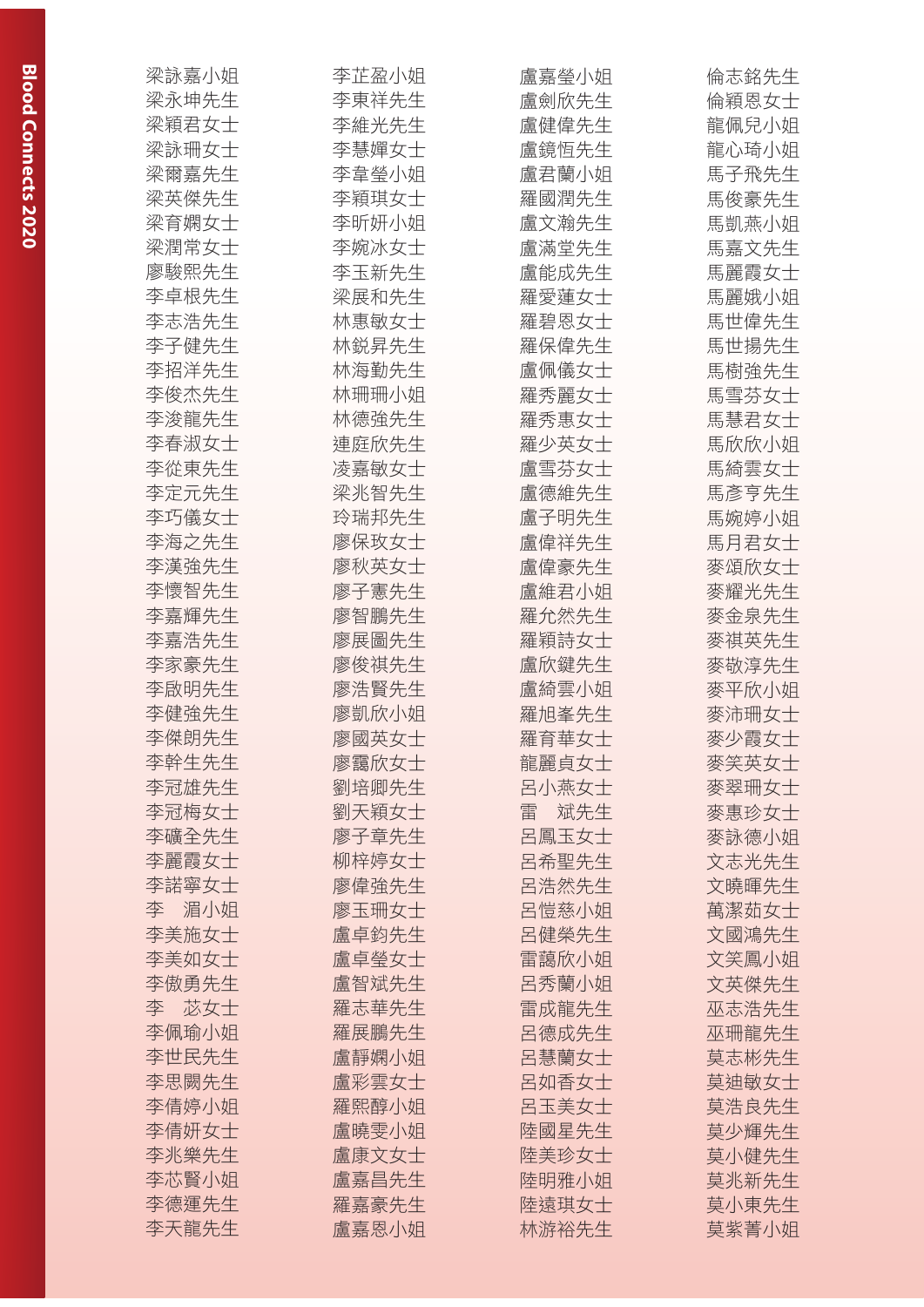| 莫偉傑先生    | 吳穗昌先生 | 布文彬先生 | 冼樂琳小姐                           |
|----------|-------|-------|---------------------------------|
| 莫慧玲小姐    | 吳瑞玲女士 | 潘志明先生 | 冼子洋先生                           |
| 莫偉賢先生    | 吳新華女士 | 潘志強先生 | 冼慧婷女士                           |
| 莫恩科先生    | 吳帶泉先生 | 潘子光先生 | 冼韻婷女士                           |
| 梅啟賢先生    | 吳鋌希小姐 | 潘翠鳳女士 | 冼益雄先生                           |
| 梅麗賢女士    | 吳紫琪女士 | 潘頌兒先生 | 薛浩賢先生                           |
| 蒙致健先生    | 吳慧珠女士 | 潘曉君小姐 | 薛森鋒先生                           |
| 吳碧雲女士    | 吳煒勛先生 | 潘可亮先生 | 蕭長志先生                           |
| 吳志祥先生    | 吳維烽先生 | 潘虹珊女士 | 蕭縉壕先生                           |
| 吳子聰先生    | 吳偉光先生 | 潘嘉汶小姐 | 蕭俊嚴先生                           |
| 吳志雄先生    | 吳蔚靈女士 | 潘劍菁小姐 | 蕭浩樑先生                           |
| 吳志傑先生    | 吳煒綸先生 | 潘麗萍女士 | 邵漢基先生                           |
| 吳智坤先生    | 吳煒洮先生 | 潘量霆先生 | 蕭家雯女士                           |
| 伍靜賢小姐    | 吳永華先生 | 潘毅倫先生 | 蕭金華先生                           |
| 吳翠瑩小姐    | 吳詠瑜女士 | 潘伯雄先生 | 蕭沛賢小姐                           |
| 吳振宇先生    | 吳以漢先生 | 潘培堅先生 | 蕭煒昌先生                           |
| 伍仲軒先生    | 吳綺雯小姐 | 潘廷昌先生 | 邵玉珍女士                           |
| 吳鳳儀女士    | 吳儀欣女士 | 潘芷欣小姐 | 邵潤霞女士                           |
| 伍凱欣小姐    | 吳若愚先生 | 潘慧霞女士 | 蘇卓婷小姐                           |
| 吳<br>航先生 | 吳燕明女士 | 潘永傑先生 | 蘇卓偉先生                           |
| 吳燕玲女士    | 吳耀國先生 | 潘永權先生 | 蘇章達先生                           |
| 吳容灶先生    | 吳宇珉先生 | 潘詠茵女士 | 蘇志強先生                           |
| 吳愷怡小姐    | 吳月蓉女士 | 潘耀彰先生 | 蘇俊銘先生                           |
| 吳嘉雯女士    | 吳容剛先生 | 潘富華先生 | 蘇<br>斐女士                        |
| 吳嘉民先生    | 伍子穎女士 | 潘顗嵋小姐 | 蘇鳳儀女士                           |
| 吳嘉緯先生    | 魏嘉敏女士 | 潘沛樑先生 | 蘇希婷小姐                           |
| 吳嘉榮先生    | 魏國禹先生 | 蔡愛貞女士 | 蘇顯德先生                           |
| 吳金海先生    | 魏莉莉小姐 | 岑佩斯女士 | 蘇嘉麒先生                           |
| 吳錦強先生    | 魏梓瑩小姐 | 石禮儀女士 | 蘇家倫女士                           |
| 吳其盛先生    | 顏文輝先生 | 岑展鵬先生 | 蘇啟明先生                           |
| 吳潔茵小姐    | 顏珮珊小姐 | 岑健龍先生 | 蘇金生先生                           |
| 吳谷懷先生    | 岳志遠先生 | 石家偉先生 | 蘇文慧女士                           |
| 吳國鴻先生    | 聶鳳儀女士 | 石勇傑先生 | 蘇佩貞女士                           |
| 吳國建先生    | 柯凱舜女士 | 施振翮先生 | 蘇淑蓮女士                           |
| 伍光憙女士    | 柯文龍先生 | 成則仁先生 | 蘇瑋康先生                           |
| 吳麗芬女士    | 柯諾琳小姐 | 邵麟希先生 | 蘇蕙君女士                           |
| 吳麗儀女士    | 白直欣女士 | 邵敏燁女士 | 蘇永華先生                           |
| 伍鈴鈴女士    | 彭俊威先生 | 岑卓豪先生 | 蘇逸輝先生                           |
| 吳汶羲先生    | 彭嘉燕女士 | 沈志泰先生 | 蘇耀明先生                           |
| 伍文傑先生    | 彭競聰先生 | 岑紹光先生 | 蘇婉文小姐                           |
| 伍銘揚先生    | 彭藹彤女士 | 岑承輝先生 | 蘇湝龍先生                           |
| 吳毅輝先生    | 彭德彥先生 | 岑榮駿先生 | Ms. SRI BUDI SETIJOWATI Sudardi |
| 吳寶麟先生    | 彭敦臨先生 | 沈詠淇女士 | 孫嘉麗小姐                           |
| 吳寶儀小姐    | 彭慧儀小姐 | 岑燕雲小姐 | 孫麗怡小姐                           |
| 吳寶容女士    | 畢業成先生 | 岑苑樺女士 | 孫毓華女士                           |
| 吳本廉先生    | 鮑銘健先生 | 冼超藝先生 | Ms. SUGIARTI                    |
| 吳淑儀女士    | 黃一鳴先生 | 冼家齊先生 | 沈安娜小姐                           |
| 伍小慧女士    | 布漢榮先生 | 冼嘉豪先生 | 沈淑玲小姐                           |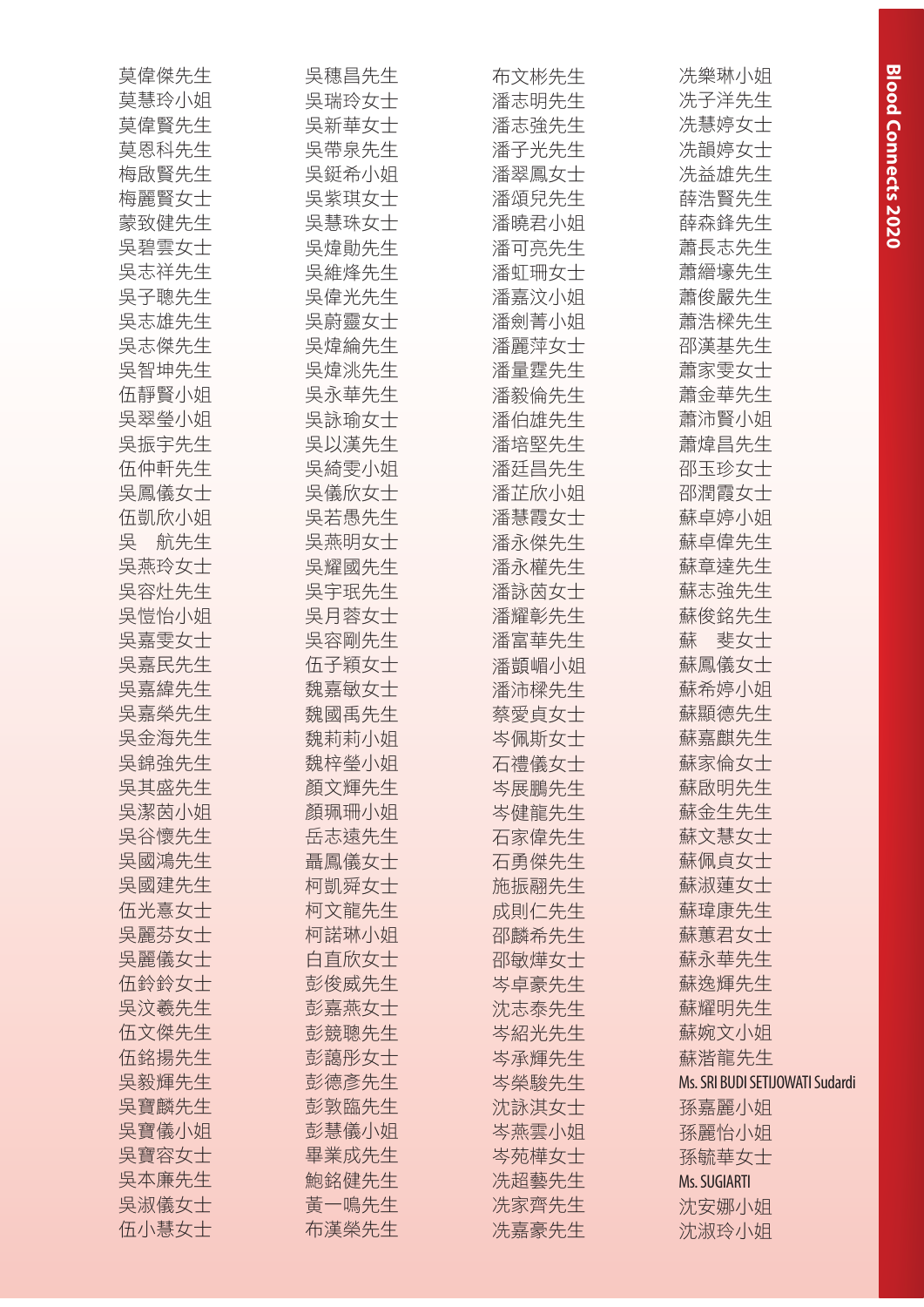| 孫智朗先生    | 鄧志強先生 | 湯子祥先生    | 謝美容小姐                                |
|----------|-------|----------|--------------------------------------|
| 辛文蓮女士    | 鄧志茵小姐 | 唐耀泉先生    | 謝佩霖小姐                                |
| 宋 好小姐    | 鄧清好女士 | 湯月嫻女士    | 謝培源先生                                |
| 施浩權先生    | 鄧臻鍵先生 | 旭先生<br>唐 | 謝淑華女士                                |
| 施漢賢先生    | 鄧忠強先生 | 杜永傑先生    | 謝小巧女士                                |
| 施能卓先生    | 鄧希汶小姐 | 杜懿德小姐    | 謝申江先生                                |
| 施閏偉先生    | 鄧啟輝先生 | 童智謙先生    | 謝梓華先生                                |
| 司徒劍烽先生   | 鄧錦秀女士 | 曾昭勁先生    | 謝偉珊女士                                |
| 戴仲文先生    | 鄧建良先生 | 曾俊安先生    | 謝日輝先生                                |
| 戴家良小姐    | 鄧廣智先生 | 曾憲東先生    | 程振奮先生                                |
| 戴嘉雯女士    | 鄧禮賢先生 | 曾凱欣小姐    | 曹錦鴻先生                                |
| 戴潔怡女士    | 鄧立樵先生 | 曾嘉欣女士    | 曹施曦先生                                |
| 戴尚信先生    | 鄧敏儀小姐 | 曾加恩小姐    | 蔡正釗先生                                |
| 譚志輝先生    | 鄧敏賢女士 | 曾嘉恩女士    | 蔡壯興先生                                |
| 譚志光先生    | 鄧美珠女士 | 曾潔瑩女士    | 蔡曉穎小姐                                |
| 譚<br>靜小姐 | 鄧明霞女士 | 曾麗珊女士    | 蔡嘉榮先生                                |
| 譚振邦先生    | 鄧滿鵬先生 | 曾文彬先生    | 蔡樂怡女士                                |
| 譚鳳燕女士    | 鄧岳松先生 | 曾愛華女士    | 蔡明欣女士                                |
| 譚孝慈先生    | 鄧寶翹女士 | 曾寶源先生    | 蔡思亮先生                                |
| 譚家勤先生    | 鄧貝珊小姐 | 曾佩霖小姐    | 蔡庭彬先生                                |
| 譚嘉敏女士    | 鄧淑櫻小姐 | 曾瑞慈女士    | 蔡泓鈺先生                                |
| 譚嘉明先生    | 鄧小慧女士 | 曾兆聰先生    | 徐寶國先生                                |
| 譚嘉茵女士    | 鄧偉雄先生 | 曾紹賢先生    | 徐忠志先生                                |
| 譚嘉怡小姐    | 鄧偉雄先生 | 曾雪棋女士    | 崔宗孝先生                                |
| 譚健忠先生    | 鄧偉強先生 | 曾趣盈小姐    | 徐嘉怡女士                                |
| 譚景天先生    | 鄧蕙燊小姐 | 曾芷凝小姐    | 徐劍明先生                                |
| 譚觀成先生    | 鄧煒楹小姐 | 曾偉良先生    | 徐木華先生                                |
| 譚敏儀女士    | 鄧穎愉小姐 | 曾偉良先生    | 徐雅各先生                                |
| 譚美玲女士    | 鄧煥甜女士 | 曾偉庭先生    | 徐婉雯小姐                                |
| 譚美絲女士    | 杜小燕小姐 | 曾慧如女士    | 董浩昆先生                                |
| 譚伯豪先生    | 丁肇康先生 | 曾穎嫺小姐    | 董<br>藝女士                             |
| 譚佩雯女士    | 丁諱駿先生 | 曾意群女士    | 董增英女士                                |
| 譚佩佩小姐    | 朱香桃小姐 | 曾宇健先生    | 余景峯先生                                |
| 譚佩瑩小姐    | 杜俊輝先生 | 曾婉珊女士    | Mr. VENA MOHIDEEN THAMBY M HASAN A K |
| 譚信堯先生    | 陶俊傑先生 | 曾婉怡女士    | 李萱怡女士                                |
| 譚錫光先生    | 杜幸明小姐 | 曾鈺甯女士    | 衛柏琪先生                                |
| 譚紹華先生    | 杜愷晉先生 | 謝澤樹先生    | 韋佩怡女士                                |
| 譚添威先生    | 杜麗然小姐 | 謝卓敏先生    | 韋有程小姐                                |
| 譚贊希先生    | 杜德光先生 | 謝智全先生    | 温志浩先生                                |
| 譚偉昌先生    | 譚潔儀女士 | 謝志堅先生    | 尹至德先生                                |
| 譚偉雄先生    | 湯翠紅女士 | 謝志剛先生    | 尹慶文先生                                |
| 譚永祥先生    | 湯振玲小姐 | 謝振興先生    | 温慶誠先生                                |
| 譚詠詩小姐    | 湯俊明先生 | 謝飛雁女士    | 尹業添先生                                |
| 譚詠欣女士    | 唐家兒女士 | 謝浩文先生    | 尹嘉茵女士                                |
| 譚耀寧先生    | 湯嘉俊先生 | 謝海虹小姐    | 温廣良先生                                |
| 譚雨仁先生    | 唐潔儀女士 | 謝啟翔先生    | 雲莉芳女士                                |
| 覃潤生先生    | 唐曼琪女士 | 謝建輝先生    | 尹文輝先生                                |
| 鄧卓權先生    | 唐思嘉小姐 | 謝樂雯小姐    | 温淑君小姐                                |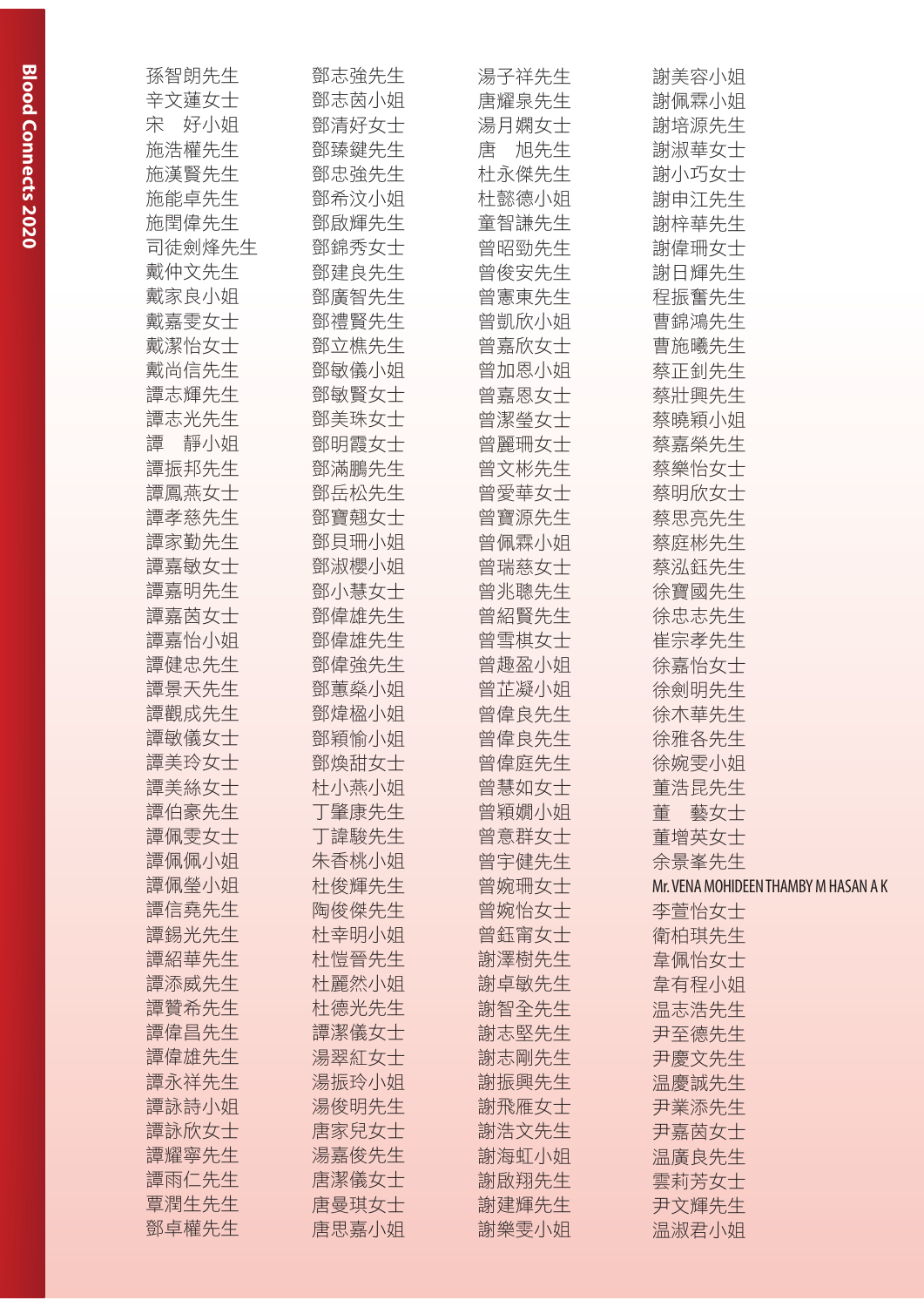| 尹偉斌先生 | 黃嘉樂先生     | 黃明偉先生    | 黃煒詩小姐 |
|-------|-----------|----------|-------|
| 温欣祥先生 | 黃嘉文先生     | 黃南富先生    | 王惠儀女士 |
| 温玉萍女士 | 黃家碧女士     | 黃雅穎女士    | 王蔚然先生 |
| 王碧燕女士 | 黃嘉慧小姐     | 黃藹明小姐    | 黃詠嫻小姐 |
| 屈美清女士 | 黃家偉先生     | 畵<br>冰先生 | 黃永興先生 |
| 魏獻智先生 | 黃家榮先生     | 王沛林先生    | 黃永豪先生 |
| 胡偉文先生 | 黃啟智先生     | 黃貝怡小姐    | 黃詠琪女士 |
| 黃碧霞女士 | 黃啟明先生     | 黃世柏先生    | 黃永成先生 |
| 黃擇永先生 | 黃佳成先生     | 黃世偉先生    | 王詠詩女士 |
| 黃卓琳小姐 | 黃介原先生     | 黃秀霞女士    | 黃永爾先生 |
| 黃智衡先生 | 黃金鳳女士     | 黃秀麗女士    | 王詠賢女士 |
| 黃志雄先生 | 黃錦蘭女士     | 王盛希先生    | 黃永賢先生 |
| 黃志佳先生 | 黃錦倫先生     | 王樹喜先生    | 黃燕君小姐 |
| 黃芝麗女士 | 黃其欣女士     | 黃瑞蓮女士    | 黃英傑先生 |
| 黃志年先生 | 王劍謀先生     | 黃淑君小姐    | 王瑩娟女士 |
| 王智偉先生 | 黃建華先生     | 王淑君女士    | 王儒梅女士 |
| 王志威先生 | 黃敬邦先生     | 王淑華女士    | 黃婉嫺小姐 |
| 黃智偉先生 | 黃勁欣女士     | 黃淑媛小姐    | 黃婉玲女士 |
| 黃積玲小姐 | 黃杰青女士     | 黃善行女士    | 黃苑婷女士 |
| 王展鵬先生 | 黃杰星先生     | 黃倩儀女十    | 黃玉貞女士 |
| 黃鉦雯女士 | 黃翹嫣小姐     | 黃星熹先生    | 黃玉芳女士 |
| 王菁華女士 | 王貫中先生     | 黃少霞女士    | 黃玉明先生 |
| 黃祖而小姐 | 黃桂英女士     | 黃小啟先生    | 黃潤森先生 |
| 黃俊豪先生 | 黃國輝先生     | 王小薇女士    | 黃紫晴女士 |
| 黃振華先生 | 黃國曦先生     | 黃紹榮先生    | 胡家駿先生 |
| 黃振威先生 | 黃國豪先生     | 王淑玲女士    | 胡肇彰先生 |
| 王進偉先生 | 王漷盛先生     | 王德明先生    | 胡子謙先生 |
| 黃俊源先生 | Ŧ.<br>冠先生 | 黃德偉先生    | 胡澤汶先生 |
| 黃富光先生 | 黃禮釗先生     | 王德怡小姐    | 鄔顯宏先生 |
| 王杏莉女士 | 黃麗珍女士     | 王旨健先生    | 胡鶴齡先生 |
| 黃熙締女士 | 黃麗芬小姐     | 黃芷筠小姐    | 胡家鐫先生 |
| 黃凱特先生 | 黃麗娟女士     | 黃子城先生    | 胡名殷小姐 |
| 黃慶昌先生 | 王麗蓮女士     | 黃華麒先生    | 胡瑞蘭女士 |
| 王浩翔先生 | 黃禮泰先生     | 黃煒智先生    | 胡善恒先生 |
| 王浩倫先生 | 黃立基先生     | 王蔚曙先生    | 鄔兆基先生 |
| 黃浩波先生 | 王敏超先生     | 黃偉俊先生    | 胡家慧女士 |
| 王灝霆先生 | 黃民忠先生     | 黃偉鋒先生    | 胡詩欣女士 |
| 王海清先生 | 黃文輝先生     | 黃偉雄先生    | 胡偉康先生 |
| 黃海恒先生 | 黃文科先生     | 黃偉雄先生    | 胡永豪先生 |
| 黃凱琳小姐 | 黃文豪先生     | 黃偉健先生    | 胡綺雯女士 |
| 黃凱姍小姐 | 黃文傑先生     | 黃慧坤女士    | 屈少輝先生 |
| 黃凱怡小姐 | 黃文昇先生     | 黃偉光先生    | 許海城先生 |
| 黃鴻癸先生 | 黃敏一女士     | 黃偉玲小姐    | 任志良先生 |
| 黃家輝先生 | 王美芳小姐     | 黃偉倫先生    | 任振輝先生 |
| 黃家浩先生 | 黃美霞女士     | 黃偉麟先生    | 殷仲祺先生 |
| 黃嘉豪先生 | 黃美嫻女士     | 黃偉龍先生    | 甄偉傑先生 |
| 黃家良先生 | 黃美蘭女士     | 王偉民先生    | 楊家惠女士 |
| 王嘉玲小姐 | 黃美秀小姐     | 黃偉斌先生    | 楊子萱女士 |